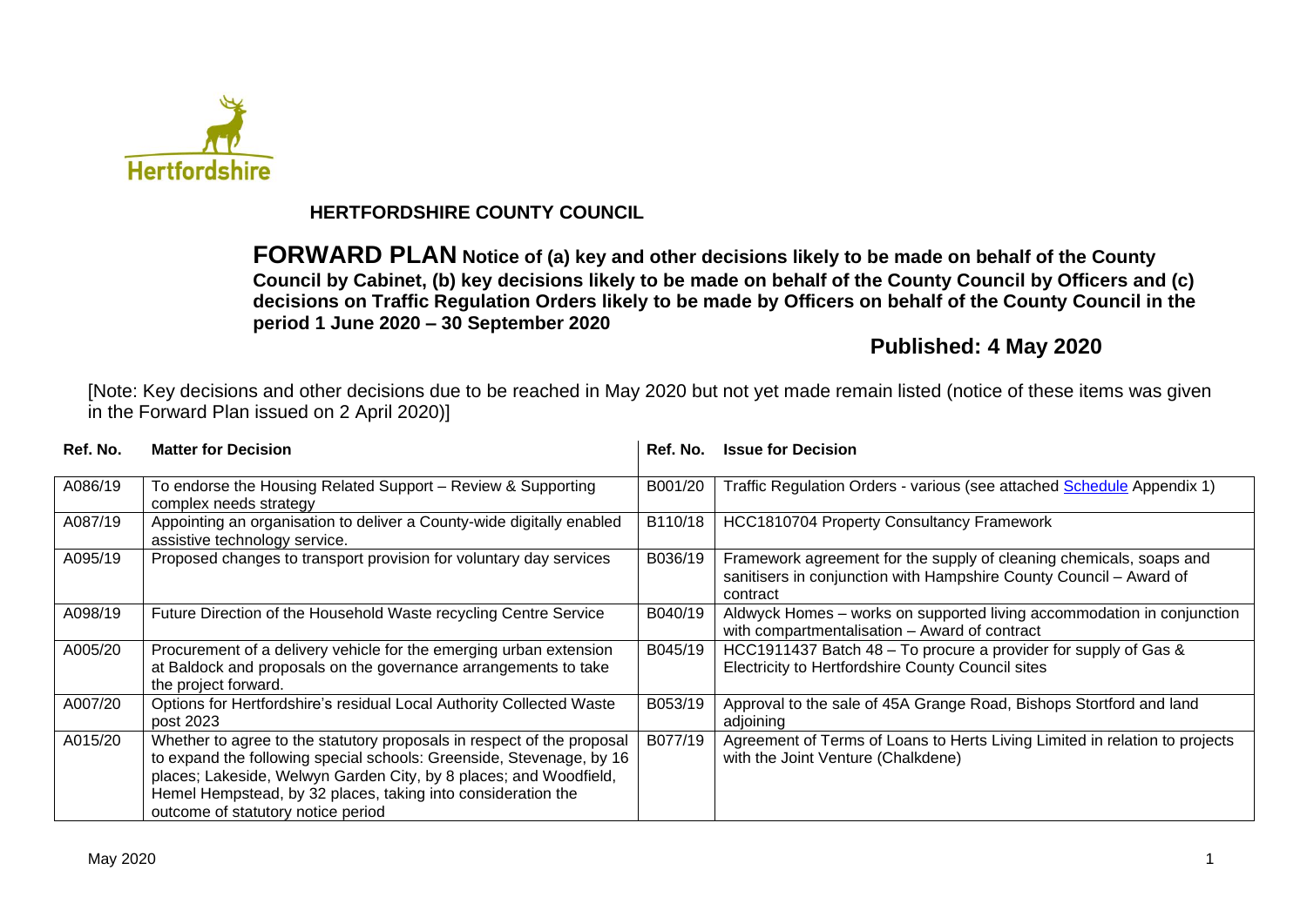| A017/20 | COVID-19 Update report                                                                                                                                                                                                                                                                                                                                                                                                                    | B088/19 | The Supply of First Aid kits, Equipment & consumables                                                                                                                                                              |
|---------|-------------------------------------------------------------------------------------------------------------------------------------------------------------------------------------------------------------------------------------------------------------------------------------------------------------------------------------------------------------------------------------------------------------------------------------------|---------|--------------------------------------------------------------------------------------------------------------------------------------------------------------------------------------------------------------------|
| A018/20 | Financial response to COVID-19                                                                                                                                                                                                                                                                                                                                                                                                            | B089/19 | The Supply of Office books and Pads                                                                                                                                                                                |
| A009/20 | Outturn Finance Budget Monitor                                                                                                                                                                                                                                                                                                                                                                                                            | B092/19 | HCC1911768 Bishops Stortford South - New 6 Form Entry Secondary<br>School                                                                                                                                          |
| A010/20 | Approve the Outline Business Case for phase 2 of the<br>Accommodation Strategy (Future Workplaces)                                                                                                                                                                                                                                                                                                                                        | B093/19 | Procurement and award of contract to extend superfast fibre broadband to<br>the last % of rural business areas in Hertfordshire in line with DEFRA<br>funding provision                                            |
| A011/20 | The arrangement for the Highway Locality Budget scheme for the<br>2021 Election year                                                                                                                                                                                                                                                                                                                                                      | B108/19 | The Supply of Branded & Generic Washroom Paper Disposables and<br><b>Dispensers</b>                                                                                                                                |
| A019/20 | <b>Additional school places:</b><br>Approval of funding to create an additional 1 Form Entry<br>(FE) of secondary places at Adeyfield School in Hemel<br>Hempstead from September 2022 (project to be delivered by<br>the school)<br>Approval of funding to construct a new 2 FE first school to<br>serve Buntingford from September 2022.<br>Approval for the application of various S106 funds to<br>support school expansion projects. | B110/19 | Supply of Educational Furniture, Desking & Seating                                                                                                                                                                 |
| A020/20 | Development of Lane Rental Scheme within Hertfordshire                                                                                                                                                                                                                                                                                                                                                                                    | B122/19 | The supply of Disposable Gloves & Personal Protective Equipment (PPE)                                                                                                                                              |
| A012/20 | Approval to undertake second pre-submission publication of the<br>Minerals Local Plan in line with regulations; and approval for<br>subsequent submission of the document to the Secretary for State for<br>independent examination                                                                                                                                                                                                       | B127/19 | Children's Contact Centres procurement for Hertfordshire; to provide<br>supervised contact for Children & Young People via the four Hertfordshire<br><b>Contact Centres</b>                                        |
| A013/20 | Approval to undertake a public consultation in line with regulations on<br>the Draft Waste Local Plan                                                                                                                                                                                                                                                                                                                                     | B005/20 | To appoint an implementation partner, able to undertake the technical<br>implementation of separately agreed HR modules within Hertfordshire<br>County Council's ERP (Enterprise Resource Planning) platform (SAP) |
| A014/20 | Adoption of revised Minerals & Waste Development scheme                                                                                                                                                                                                                                                                                                                                                                                   | B010/20 | HCC2011979<br>The Collett School - Replacement of existing cabins with new 6 bay<br>modular building                                                                                                               |
| A016/20 | To agree the recommendations as set out in The Air Quality Plan for<br>Broxbourne (Broxbourne Local No2 Plan - Outline Business Case)                                                                                                                                                                                                                                                                                                     | B011/20 | HCC2011980<br>Breakspeare School - Replacement of existing leased temporary building<br>with new 14 bay modular building                                                                                           |
| A021/20 | Approve the Staff Travel Action Plan (Stevenage offices)                                                                                                                                                                                                                                                                                                                                                                                  | B012/20 | HCC2011982<br>Woodfield School, Replacement of existing temporary building with new 16<br>bay modular building.                                                                                                    |
| A022/20 | Approve the Staff Travel Action Plan (Hertford offices)                                                                                                                                                                                                                                                                                                                                                                                   | B013/20 | HCC2011983<br>Lakeside School - Demolition of existing 3 detached timber buildings to<br>replace with new 3 classroom rendered modular building                                                                    |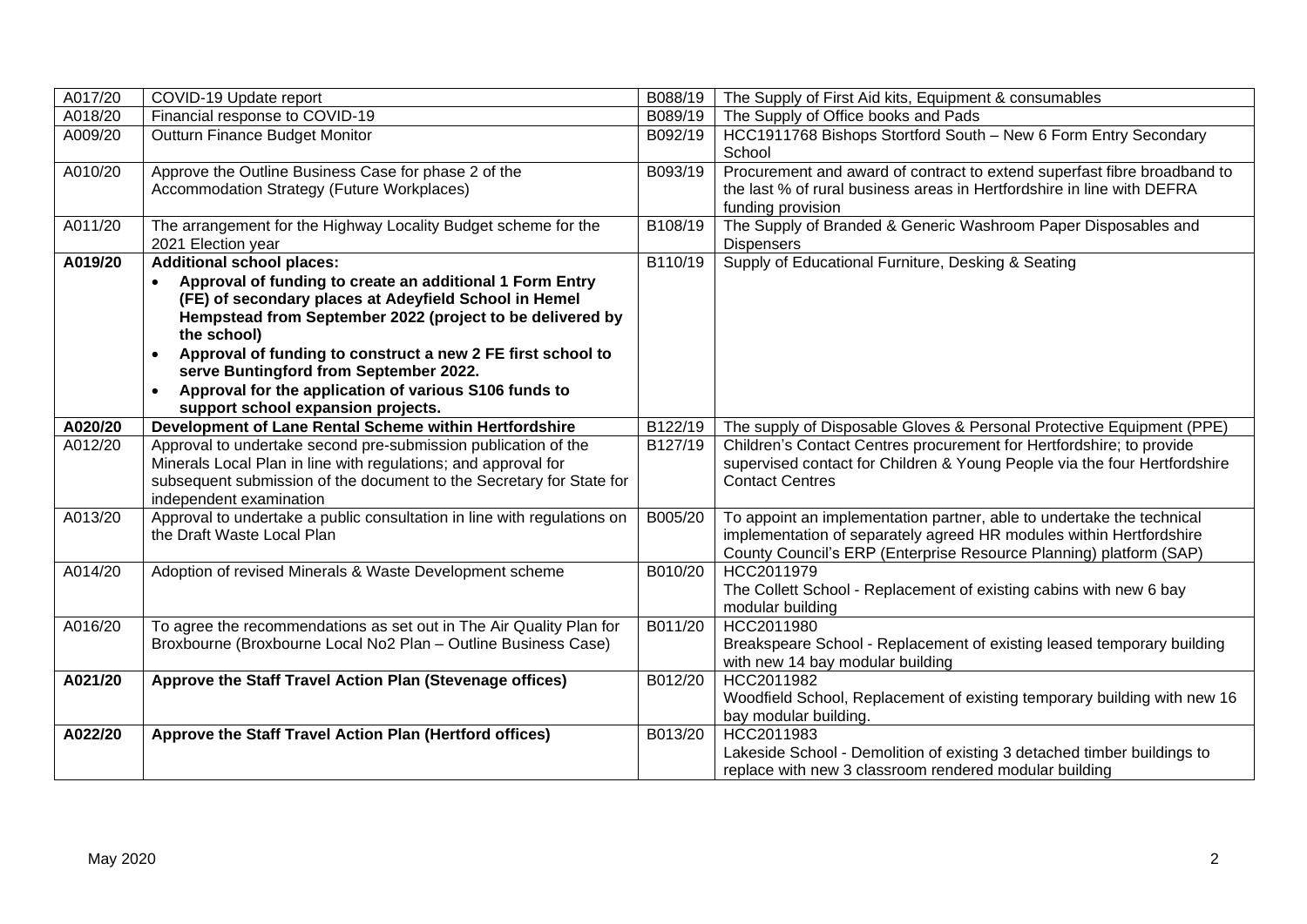| Greenside School, Stevenage<br>Installation of new modular building, Dining room and reception area<br>extension works<br>HCC2011967 - The Bishops Stortford High School - Design & Build<br>B017/20<br><b>Contract Early Works</b><br>HCC2011970 - Bishops Stortford North Secondary - Design & Build<br>B018/20<br>Contract in respect of new build works<br>B023/20<br>To approve the Staff Travel Action Plan for Apsley Office<br>Award of various school transport and local bus contracts (services starting<br>B024/20<br>September 2020)<br>B026/20<br>HCC2012044 Maintenance term contract for the provision of repairs,<br>planned maintenance and minor works of buildings: Award of contract<br>B027/20<br>HCC2012045 Maintenance term contract for the provision of repairs,<br>planned maintenance and minor works - Mechanical & Electrical: Award of<br>contract<br>B030/20<br>Awarding an IT End User Support Contract (Helpdesk/Hardware provision)<br>B031/20<br>Awarding a Technology Infrastructure Support Contract<br>B032/20<br>Awarding an SAP (enterprise resource planning platform) support contract |
|-----------------------------------------------------------------------------------------------------------------------------------------------------------------------------------------------------------------------------------------------------------------------------------------------------------------------------------------------------------------------------------------------------------------------------------------------------------------------------------------------------------------------------------------------------------------------------------------------------------------------------------------------------------------------------------------------------------------------------------------------------------------------------------------------------------------------------------------------------------------------------------------------------------------------------------------------------------------------------------------------------------------------------------------------------------------------------------------------------------------------------------|
|                                                                                                                                                                                                                                                                                                                                                                                                                                                                                                                                                                                                                                                                                                                                                                                                                                                                                                                                                                                                                                                                                                                                   |
|                                                                                                                                                                                                                                                                                                                                                                                                                                                                                                                                                                                                                                                                                                                                                                                                                                                                                                                                                                                                                                                                                                                                   |
|                                                                                                                                                                                                                                                                                                                                                                                                                                                                                                                                                                                                                                                                                                                                                                                                                                                                                                                                                                                                                                                                                                                                   |
|                                                                                                                                                                                                                                                                                                                                                                                                                                                                                                                                                                                                                                                                                                                                                                                                                                                                                                                                                                                                                                                                                                                                   |
|                                                                                                                                                                                                                                                                                                                                                                                                                                                                                                                                                                                                                                                                                                                                                                                                                                                                                                                                                                                                                                                                                                                                   |
|                                                                                                                                                                                                                                                                                                                                                                                                                                                                                                                                                                                                                                                                                                                                                                                                                                                                                                                                                                                                                                                                                                                                   |
|                                                                                                                                                                                                                                                                                                                                                                                                                                                                                                                                                                                                                                                                                                                                                                                                                                                                                                                                                                                                                                                                                                                                   |
|                                                                                                                                                                                                                                                                                                                                                                                                                                                                                                                                                                                                                                                                                                                                                                                                                                                                                                                                                                                                                                                                                                                                   |
|                                                                                                                                                                                                                                                                                                                                                                                                                                                                                                                                                                                                                                                                                                                                                                                                                                                                                                                                                                                                                                                                                                                                   |
|                                                                                                                                                                                                                                                                                                                                                                                                                                                                                                                                                                                                                                                                                                                                                                                                                                                                                                                                                                                                                                                                                                                                   |
|                                                                                                                                                                                                                                                                                                                                                                                                                                                                                                                                                                                                                                                                                                                                                                                                                                                                                                                                                                                                                                                                                                                                   |
|                                                                                                                                                                                                                                                                                                                                                                                                                                                                                                                                                                                                                                                                                                                                                                                                                                                                                                                                                                                                                                                                                                                                   |
|                                                                                                                                                                                                                                                                                                                                                                                                                                                                                                                                                                                                                                                                                                                                                                                                                                                                                                                                                                                                                                                                                                                                   |
|                                                                                                                                                                                                                                                                                                                                                                                                                                                                                                                                                                                                                                                                                                                                                                                                                                                                                                                                                                                                                                                                                                                                   |
|                                                                                                                                                                                                                                                                                                                                                                                                                                                                                                                                                                                                                                                                                                                                                                                                                                                                                                                                                                                                                                                                                                                                   |
|                                                                                                                                                                                                                                                                                                                                                                                                                                                                                                                                                                                                                                                                                                                                                                                                                                                                                                                                                                                                                                                                                                                                   |
|                                                                                                                                                                                                                                                                                                                                                                                                                                                                                                                                                                                                                                                                                                                                                                                                                                                                                                                                                                                                                                                                                                                                   |
|                                                                                                                                                                                                                                                                                                                                                                                                                                                                                                                                                                                                                                                                                                                                                                                                                                                                                                                                                                                                                                                                                                                                   |
| Whether to hold a public consultation on a proposal to alter the way that primary<br>B033/20                                                                                                                                                                                                                                                                                                                                                                                                                                                                                                                                                                                                                                                                                                                                                                                                                                                                                                                                                                                                                                      |
| behaviour support services, including intensive short term schooling provision for                                                                                                                                                                                                                                                                                                                                                                                                                                                                                                                                                                                                                                                                                                                                                                                                                                                                                                                                                                                                                                                |
| pupils at risk of exclusion, are delivered in the Broxbourne area, by closing the<br>Primary Support Base at Andrews Lane Primary School, lowering the age range of                                                                                                                                                                                                                                                                                                                                                                                                                                                                                                                                                                                                                                                                                                                                                                                                                                                                                                                                                               |
| The Rivers (ESC) Educational Support Centre from 11-16 years to 5-16 years and                                                                                                                                                                                                                                                                                                                                                                                                                                                                                                                                                                                                                                                                                                                                                                                                                                                                                                                                                                                                                                                    |
| commissioning new primary behaviour support services from The Rivers ESC in                                                                                                                                                                                                                                                                                                                                                                                                                                                                                                                                                                                                                                                                                                                                                                                                                                                                                                                                                                                                                                                       |
| Hoddesdon.                                                                                                                                                                                                                                                                                                                                                                                                                                                                                                                                                                                                                                                                                                                                                                                                                                                                                                                                                                                                                                                                                                                        |
| HCC1911437 Batch 48 - To procure a provider for supply of Gas &<br>B034/20                                                                                                                                                                                                                                                                                                                                                                                                                                                                                                                                                                                                                                                                                                                                                                                                                                                                                                                                                                                                                                                        |
| (was<br><b>Electricity to Hertfordshire County Council sites</b>                                                                                                                                                                                                                                                                                                                                                                                                                                                                                                                                                                                                                                                                                                                                                                                                                                                                                                                                                                                                                                                                  |
| A100/19)                                                                                                                                                                                                                                                                                                                                                                                                                                                                                                                                                                                                                                                                                                                                                                                                                                                                                                                                                                                                                                                                                                                          |
| B035/20<br><b>Review of Fostering allowances and payments</b><br>(was                                                                                                                                                                                                                                                                                                                                                                                                                                                                                                                                                                                                                                                                                                                                                                                                                                                                                                                                                                                                                                                             |
| A008/20)                                                                                                                                                                                                                                                                                                                                                                                                                                                                                                                                                                                                                                                                                                                                                                                                                                                                                                                                                                                                                                                                                                                          |
| The provision of a Two bed local Specialist Residential Children's                                                                                                                                                                                                                                                                                                                                                                                                                                                                                                                                                                                                                                                                                                                                                                                                                                                                                                                                                                                                                                                                |
| B036/20<br>Home                                                                                                                                                                                                                                                                                                                                                                                                                                                                                                                                                                                                                                                                                                                                                                                                                                                                                                                                                                                                                                                                                                                   |
| Single Tender Action to extend existing Support at Home - Lead                                                                                                                                                                                                                                                                                                                                                                                                                                                                                                                                                                                                                                                                                                                                                                                                                                                                                                                                                                                                                                                                    |
| B037/20<br><b>Provider contracts</b>                                                                                                                                                                                                                                                                                                                                                                                                                                                                                                                                                                                                                                                                                                                                                                                                                                                                                                                                                                                                                                                                                              |
| HCC2012130 Valentine Farm - Demolition of existing 3 bed residential                                                                                                                                                                                                                                                                                                                                                                                                                                                                                                                                                                                                                                                                                                                                                                                                                                                                                                                                                                                                                                                              |
| House and construction of new 3 bed residential house - Award of<br>B038/20                                                                                                                                                                                                                                                                                                                                                                                                                                                                                                                                                                                                                                                                                                                                                                                                                                                                                                                                                                                                                                                       |
| contract                                                                                                                                                                                                                                                                                                                                                                                                                                                                                                                                                                                                                                                                                                                                                                                                                                                                                                                                                                                                                                                                                                                          |
| B039/20<br>Tender of liability insurance contract                                                                                                                                                                                                                                                                                                                                                                                                                                                                                                                                                                                                                                                                                                                                                                                                                                                                                                                                                                                                                                                                                 |
| Award of contract for the provision of a Street Sweeping Service<br>B040/20                                                                                                                                                                                                                                                                                                                                                                                                                                                                                                                                                                                                                                                                                                                                                                                                                                                                                                                                                                                                                                                       |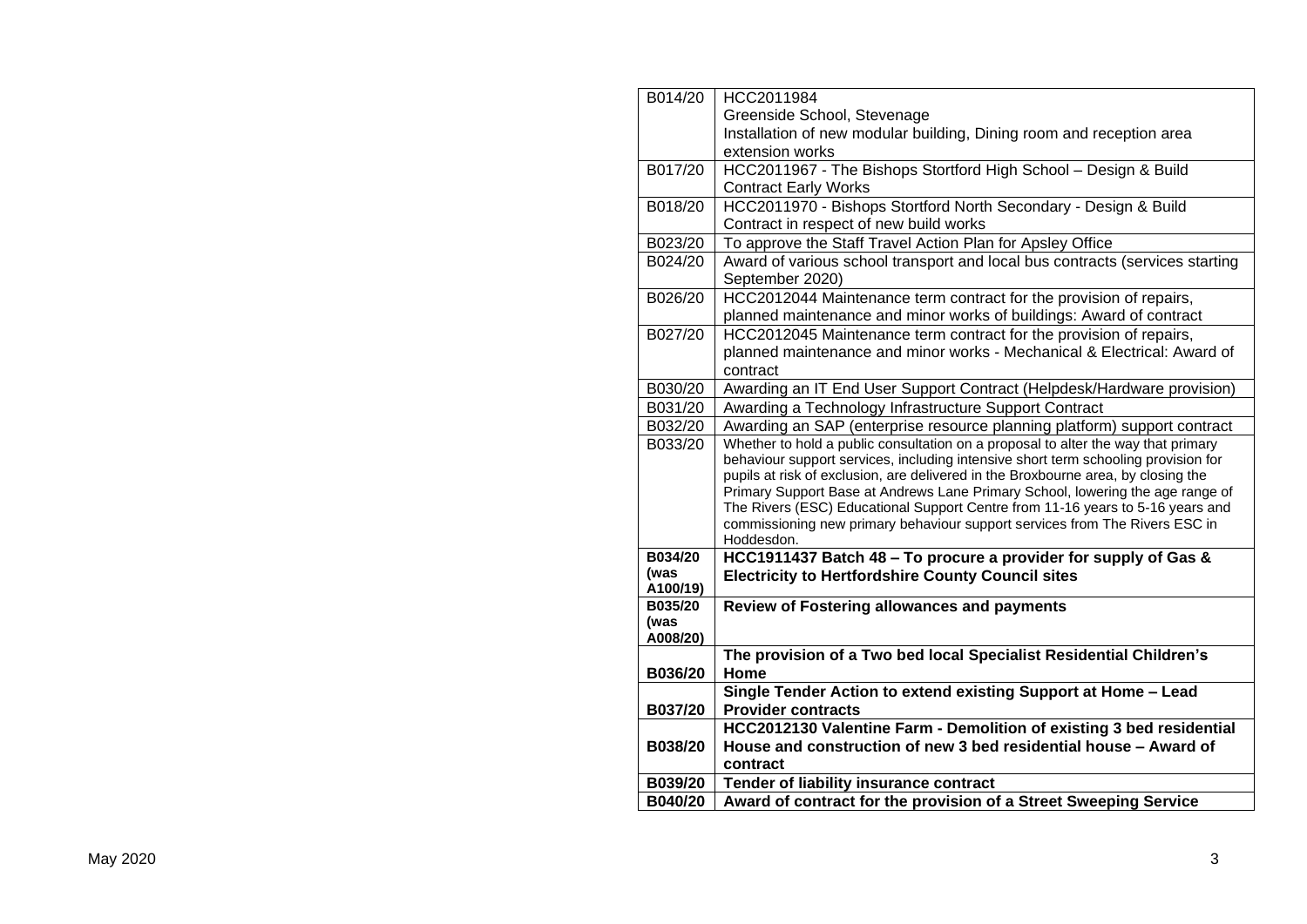| Ref. No. | <b>Matter for Decision</b>                                                                                   | Date<br>decision to<br>be made | <b>Cabinet Panels to be</b><br>consulted | <b>Officer contact for</b><br>this matter | Documents to be<br>considered****                       | <b>Exempt from the</b><br><b>Council's Call-In</b><br>Procedures <sup>#</sup><br>Yes / No |
|----------|--------------------------------------------------------------------------------------------------------------|--------------------------------|------------------------------------------|-------------------------------------------|---------------------------------------------------------|-------------------------------------------------------------------------------------------|
| A086/19  | To endorse the Housing<br>Related Support - Review &<br>Supporting complex needs<br>strategy                 | 18/05/2020                     | <b>Special Cabinet Panel</b>             | Helen Maneuf<br>01438 845502              | Report of the Director of Adult<br><b>Care Services</b> | No.                                                                                       |
| A087/19  | Appointing an organisation to<br>deliver a County-wide digitally<br>enabled assistive technology<br>service. | 18/05/2020                     | <b>Special Cabinet Panel</b>             | Helen Maneuf<br>01438 845502              | Report of the Director of Adult<br><b>Care Services</b> | No.                                                                                       |

#### **PART A: DECISIONS BY CABINET** Note: New items and amendments are shown in **bold.**

†† Documents to be considered by the Cabinet are published in the Council's website at <https://democracy.hertfordshire.gov.uk/mgCalendarMonthView.aspx?GL=1&bcr=1>

‡‡ Grounds for exemption are: -

- (a) where the decision is a decision taken under the Special Urgency provisions in Annex 4 of the Constitution
- (b) where the Chief Executive certifies that implementation of the decision is critical for service delivery
- (c) where the Chief Legal Officer certifies that the Council would be likely to suffer legal prejudice from a delay in implementation of the decision resulting from the decision being Called-In
- (d) where the Director of Resources certifies that the Council would be likely to suffer financial prejudice from a delay in implementation of the decision resulting from the decision being Called-In;
- (e) where the Chief Legal Officer certifies that a delay in implementation of the decision resulting from the decision being Called-In would result in the decision being incapable of implementation or meaningful implementation
- (f) where the decision results from consideration of a recommendation or report from the OSC or any sub-committee or Topic Group of the OSC;
- (g) where the decision results from a reference back decision by Overview and Scrutiny Committee; or
- (h) where the decision is a recommendation to Full Council;
- (i) where the Call-In period has expired

<sup>\*\*</sup> The address from which, subject to any prohibition or restriction on their disclosure, copies of, or extracts from, any document listed is available is County Hall, Pegs Lane, Hertford, SG13 8DE. Other documents relevant to these matters may be submitted to the decision maker. To request details of such documents (if any) as they become available contact Deborah Jeffery, Assistant Manager, Democratic Services by email [\(deborah.jeffery@hertfordshire.gov.uk\)](mailto:deborah.jeffery@hertfordshire.gov.uk) or phone (01992 555563)

<sup>\*\*\*</sup> In accordance with Regulation 10(1) of The Local Authorities (Executive Arrangements) (Meetings and Access to Information) (England) Regulations 2012 (the '2012 Regulations') these items of business will be considered by Cabinet at its meeting 13 May 2019. Notices issued, as required by the 2012 Regulations, can be viewed at <https://democracy.hertfordshire.gov.uk/mgCalendarMonthView.aspx?GL=1&bcr=1>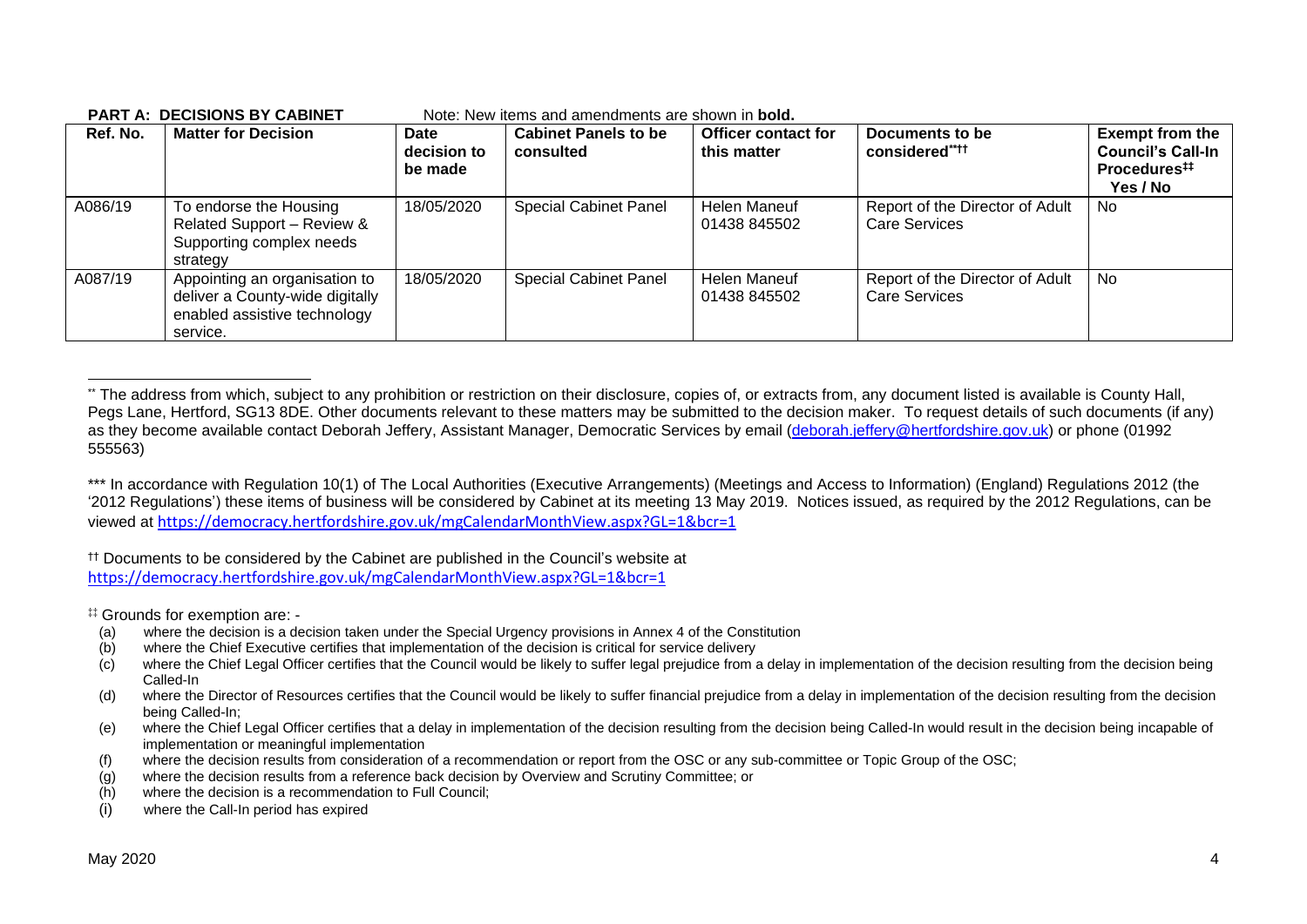| A095/19 | Proposed changes to transport<br>provision for voluntary day<br>services                                                                                                                                                                                                                                                                    | 18/05/2020 | <b>Special Cabinet Panel</b>                | Mark Harvey<br>01438 844353      | Report of the Director of Adult<br><b>Care Services</b>                                                                                                                                                                  | <b>No</b> |
|---------|---------------------------------------------------------------------------------------------------------------------------------------------------------------------------------------------------------------------------------------------------------------------------------------------------------------------------------------------|------------|---------------------------------------------|----------------------------------|--------------------------------------------------------------------------------------------------------------------------------------------------------------------------------------------------------------------------|-----------|
| A098/19 | Future Direction of the<br>Household Waste recycling<br><b>Centre Service</b>                                                                                                                                                                                                                                                               | 18/05/2020 | <b>Special Cabinet Panel</b>                | Matt King<br>01992 556207        | Report of the Director of<br>Environment & Infrastructure<br>Part I and Part II Report - due<br>to 'Information relating to the<br>financial or business affairs of<br>any particular person<br>(including the Council)' | <b>No</b> |
| A005/20 | Procurement of a delivery<br>vehicle for the emerging urban<br>extension at Baldock and<br>proposals on the governance<br>arrangements to take the<br>project forward.                                                                                                                                                                      | 18/05/2020 | <b>Special Cabinet Panel</b>                | Mike Evans<br>01992 555634       | Report of the Director of<br>Resources                                                                                                                                                                                   | No        |
| A007/20 | Options for Hertfordshire's<br>residual Local Authority<br>Collected Waste post 2023                                                                                                                                                                                                                                                        | 18/05/2020 | <b>Special Cabinet Panel</b>                | Matt King<br>01992 556207        | Report of the Director of<br><b>Environment and Infrastructure</b>                                                                                                                                                       | <b>No</b> |
| A015/20 | Whether to agree to the<br>statutory proposals in respect<br>of the proposal to expand the<br>following special schools:<br>Greenside, Stevenage, by 16<br>places; Lakeside, Welwyn<br>Garden City, by 8 places; and<br>Woodfield, Hemel Hempstead,<br>by 32 places, taking into<br>consideration the outcome of<br>statutory notice period | 18/05/2020 | <b>Special Cabinet Panel</b>                | Samantha Young<br>01992 555754   | Report of the Director of<br><b>Children's Services</b>                                                                                                                                                                  | <b>No</b> |
| A017/20 | COVID-19 Update report                                                                                                                                                                                                                                                                                                                      | 18/05/2020 | <b>Special Cabinet Panel</b>                | Alex James<br>01992 588259       | Report of the Director of<br>Resources                                                                                                                                                                                   | <b>No</b> |
| A018/20 | Financial response to COVID-<br>19                                                                                                                                                                                                                                                                                                          | 18/05/2020 | <b>Special Cabinet Panel</b>                | Steven Pilsworth<br>01992 555737 | Report of the Director of<br>Resources                                                                                                                                                                                   | No        |
| A009/20 | Outturn Finance Budget<br>Monitor                                                                                                                                                                                                                                                                                                           | 15/06/2020 | Resources &<br>Performance Cabinet<br>Panel | Vishal Raj<br>01992 658104       | Report of the Director of<br>Resources                                                                                                                                                                                   | <b>No</b> |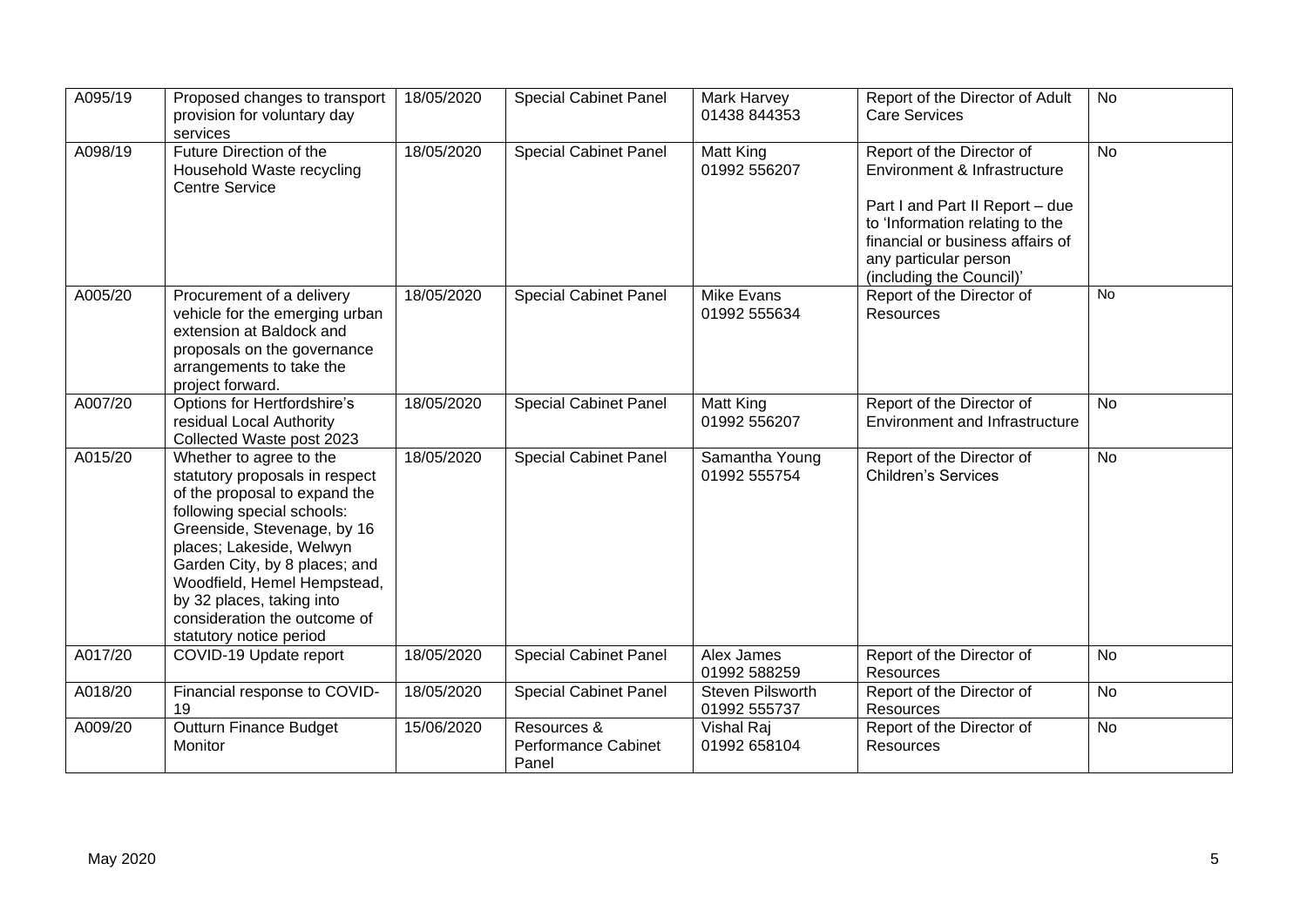| A010/20 | Approve the Outline Business<br>Case for phase 2 of the<br><b>Accommodation Strategy</b><br>(Future Workplaces)                                                                                                                                                                                                                                                                                                                                                                                              | 15/06/2020 | Resources &<br><b>Performance Cabinet</b><br>Panel                    | Sass Pledger<br>01992 555970         | Report of the Director of<br><b>Resources</b><br>Part I and Part II Report - due<br>to 'Information relating to the<br>financial or business affairs of<br>any particular person<br>(including the Council)' | <b>No</b> |
|---------|--------------------------------------------------------------------------------------------------------------------------------------------------------------------------------------------------------------------------------------------------------------------------------------------------------------------------------------------------------------------------------------------------------------------------------------------------------------------------------------------------------------|------------|-----------------------------------------------------------------------|--------------------------------------|--------------------------------------------------------------------------------------------------------------------------------------------------------------------------------------------------------------|-----------|
| A011/20 | The arrangement for the<br><b>Highway Locality Budget</b><br>scheme for the 2021 Election<br>vear                                                                                                                                                                                                                                                                                                                                                                                                            | 15/06/2020 | Highways &<br><b>Environment Cabinet</b><br>Panel                     | Paul Patmore<br>01992 658309         | Report of the Director of<br>Environment and Infrastructure                                                                                                                                                  | <b>No</b> |
| A019/20 | <b>Additional school places:</b><br>Approval of funding to<br>create an additional 1<br>Form Entry (FE) of<br>secondary places at<br><b>Adeyfield School in</b><br><b>Hemel Hempstead from</b><br>September 2022 (project<br>to be delivered by the<br>school)<br>Approval of funding to<br>$\bullet$<br>construct a new 2 FE<br>first school to serve<br><b>Buntingford from</b><br>September 2022.<br>Approval for the<br>application of various<br>S106 funds to support<br>school expansion<br>projects. | 15/06/2020 | <b>Education, Libraries &amp;</b><br><b>Localism Cabinet</b><br>Panel | <b>Pauline Davis</b><br>01992 555865 | <b>Report of the Director of</b><br><b>Children's Services</b><br>Part II (due to 'Information<br>relating to the financial or<br>business affairs of any<br>particular person (including<br>the Council')". | <b>No</b> |
| A020/20 | <b>Development of Lane Rental</b><br><b>Scheme within Hertfordshire</b>                                                                                                                                                                                                                                                                                                                                                                                                                                      | 15/06/2020 |                                                                       | <b>Ross Bevan</b><br>01992 658208    | <b>Report of the Director of</b><br><b>Environment and</b><br><b>Infrastructure</b>                                                                                                                          | <b>No</b> |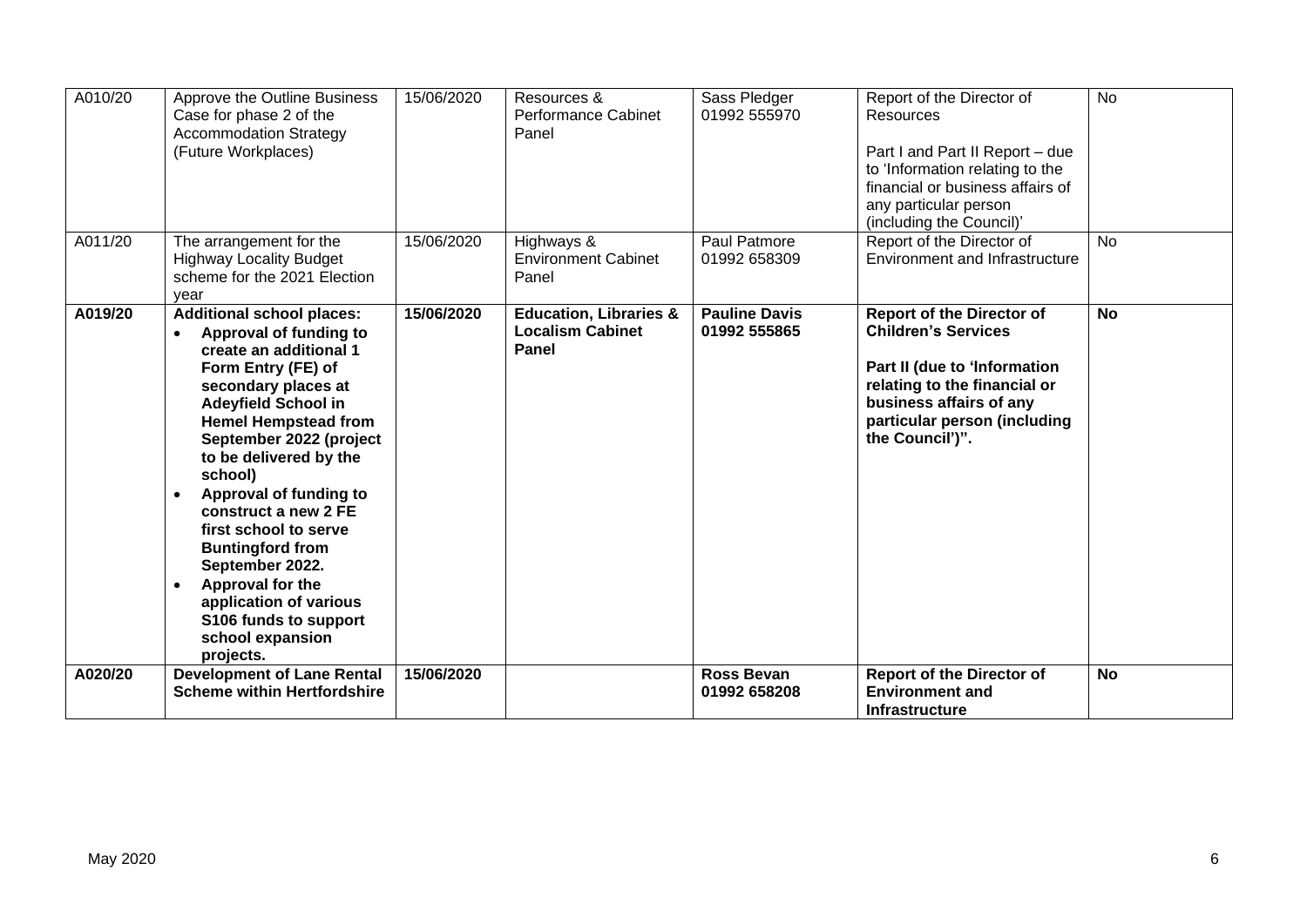| A022/20 | <b>Approve the Staff Travel</b><br><b>Action Plan (Hertford</b><br>offices)                                                                                                                                                                     | <b>September</b><br>2020<br>(Cabinet<br>date tbc)        | <b>Resources &amp;</b><br><b>Performance Cabinet</b><br><b>Panel</b>      | <b>Sass Pledger</b><br>01992 555970   | <b>Report of the Director of</b><br><b>Resources</b>               | <b>No</b> |
|---------|-------------------------------------------------------------------------------------------------------------------------------------------------------------------------------------------------------------------------------------------------|----------------------------------------------------------|---------------------------------------------------------------------------|---------------------------------------|--------------------------------------------------------------------|-----------|
| A021/20 | <b>Approve the Staff Travel</b><br><b>Action Plan (Stevenage</b><br>offices)                                                                                                                                                                    | <b>September</b><br>2020<br>(Cabinet<br>date tbc)        | <b>Resources &amp;</b><br><b>Performance Cabinet</b><br><b>Panel</b>      | <b>Sass Pledger</b><br>01992 555970   | <b>Report of the Director of</b><br><b>Resources</b>               | <b>No</b> |
| A016/20 | To agree the<br>recommendations as set out in<br>The Air Quality Plan for<br>Broxbourne (Broxbourne Local<br>No <sub>2</sub> Plan - Outline Business<br>Case)                                                                                   | 13/07/2020                                               | Highways &<br><b>Environment Cabinet</b><br>Panel                         | <b>Trevor Brennan</b><br>01992 658406 | Report of the Director of<br><b>Environment and Infrastructure</b> | <b>No</b> |
| A014/20 | Adoption of revised Minerals &<br>Waste Development scheme                                                                                                                                                                                      | Cabinet<br>13/07/2020<br>County<br>Council<br>21/07/2020 | Growth, Infrastructure,<br>Planning & The<br><b>Economy Cabinet Panel</b> | <b>Julie Greaves</b><br>01992 556227  | Report of the Director of<br>Environment & Infrastructure          | Yes       |
| A013/20 | Approval to undertake a public<br>consultation in line with<br>regulations on the Draft Waste<br>Local Plan                                                                                                                                     | Cabinet<br>13/07/2020<br>County<br>Council<br>21/07/2020 | Growth, Infrastructure,<br>Planning & The<br><b>Economy Cabinet Panel</b> | <b>Julie Greaves</b><br>01992 556227  | Report of the Director of<br>Environment & Infrastructure          | Yes       |
| A012/20 | Approval to undertake second<br>pre-submission publication of<br>the Minerals Local Plan in line<br>with regulations; and approval<br>for subsequent submission of<br>the document to the Secretary<br>for State for independent<br>examination | Cabinet<br>13/07/2020<br>County<br>Council<br>21/07/2020 | Growth, Infrastructure,<br>Planning & The<br><b>Economy Cabinet Panel</b> | <b>Julie Greaves</b><br>01992 556227  | Report of the Director of<br>Environment & Infrastructure          | Yes       |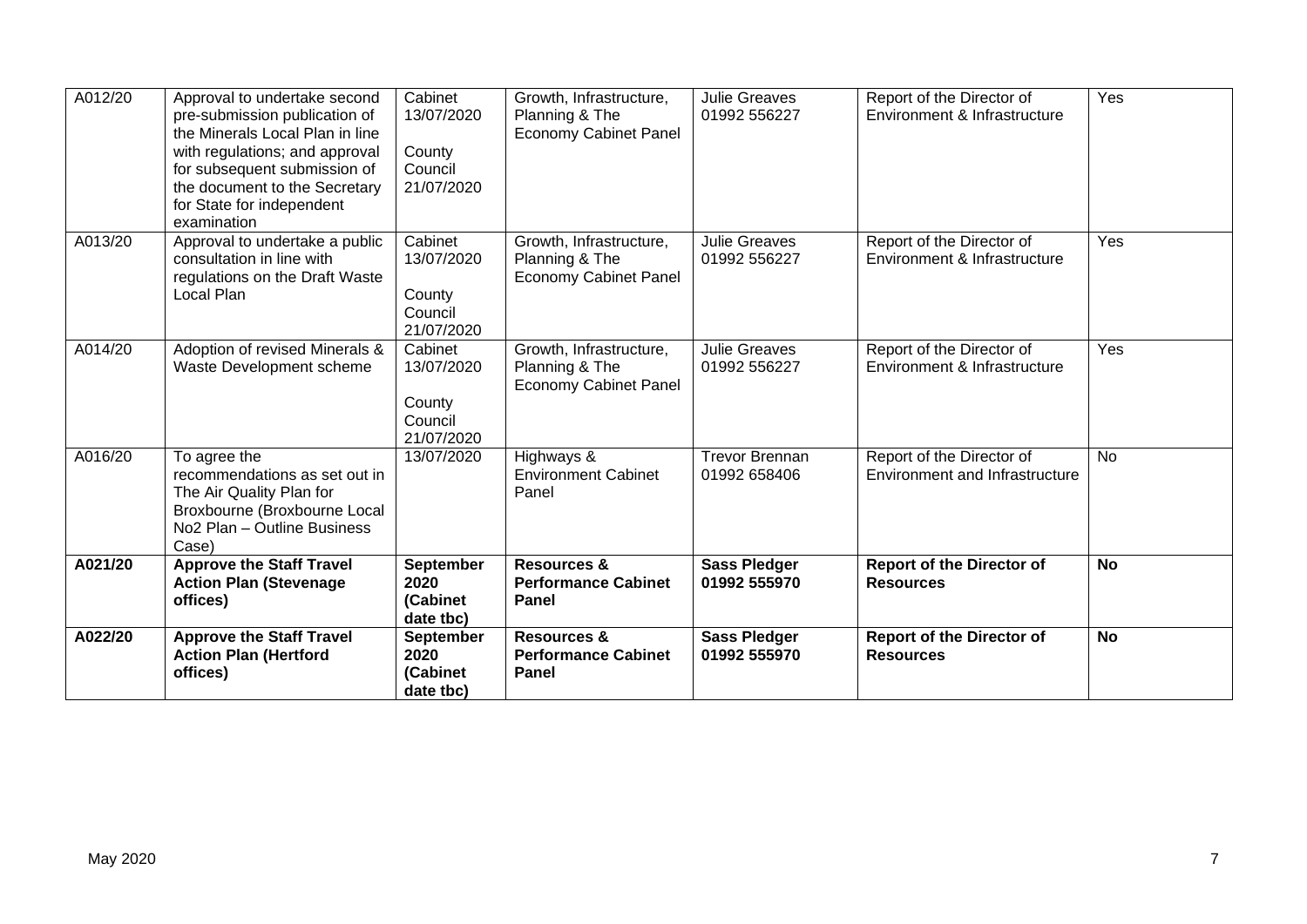**Membership of Cabinet:** 

Richard Roberts **Adult Care & Health** Phil Bibby Highways & Environment<br>
Teresa Heritage Children, Young People and Families David Williams Leader of the Council **Teresa Heritage Children, Young People and Families David Williams Leader of the Council Terry Hone Community Safety & Waste Management Tim Hutchings** Public Health & Prevention<br> **Terry Douris Education, Libraries & Localism** Ralph Sangster Resources & Performance **Terry Douris Education, Libraries & Localism <br>
Derrick Ashley <b>Ralphridge Growth, Infrastructure, Planning Growth, Infrastructure, Planning and The Economy**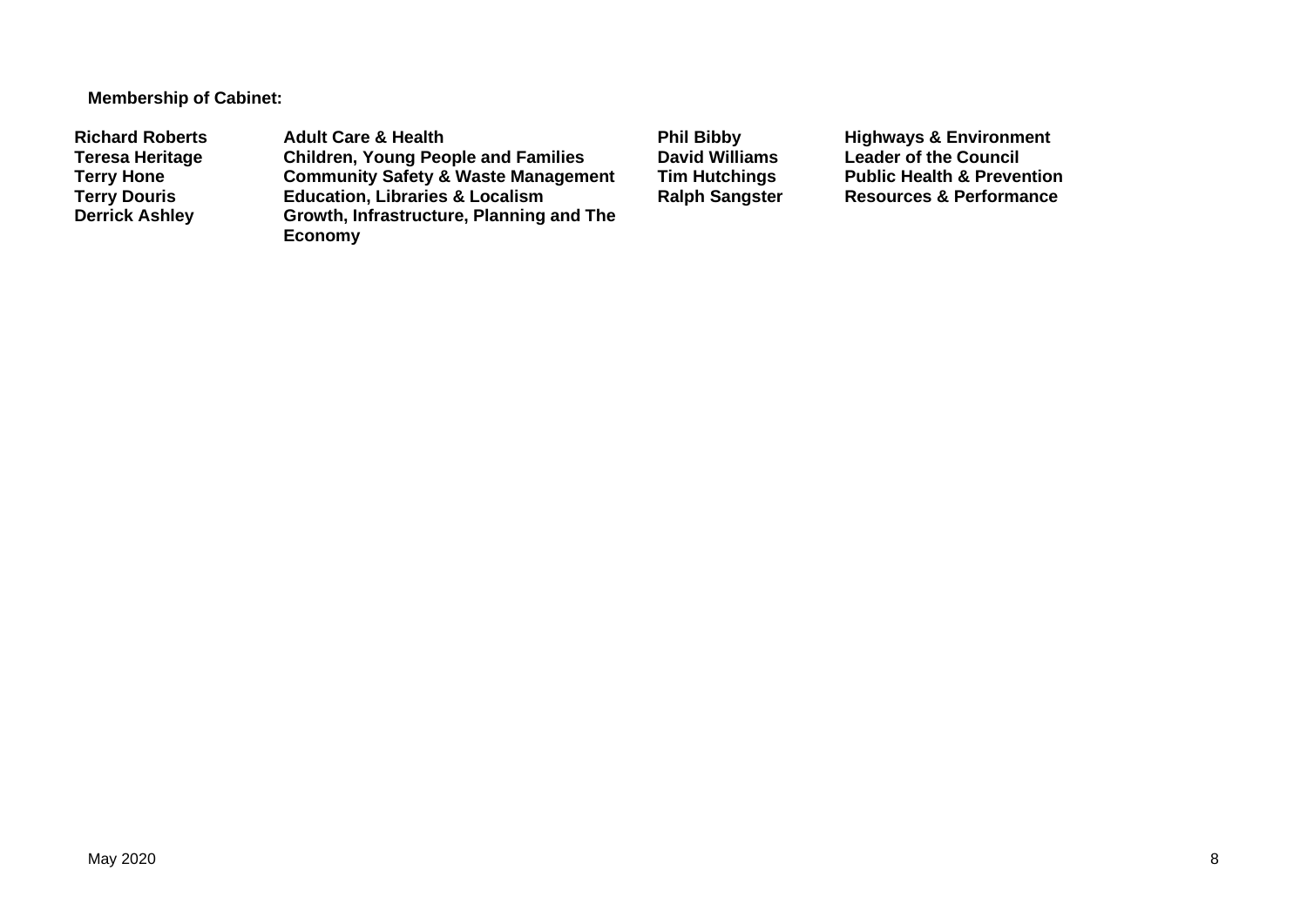**PART B: DECISIONS BY CHIEF OFFICERS** Note: New items and amendments are shown in bold.

|         | <b>Issue for Decision</b>                                                                                                                                               | Name and Title of<br><b>Decision Maker</b>                 | Date, or<br>period<br>within<br>which,<br>decision to<br>be made | <b>Cabinet Panels to be</b><br>consulted | <b>Officer contact for</b><br>this matter | Documents to be<br>considered <sup>§§</sup> | <b>Exempt from the</b><br><b>Council's Call-In</b><br><b>Procedures</b><br>Yes / No |
|---------|-------------------------------------------------------------------------------------------------------------------------------------------------------------------------|------------------------------------------------------------|------------------------------------------------------------------|------------------------------------------|-------------------------------------------|---------------------------------------------|-------------------------------------------------------------------------------------|
| B001/20 | <b>Traffic Regulation</b><br>Orders - various<br>(see attached<br><b>Schedule</b> Appendix                                                                              | Mark Kemp<br>Director<br>Environment and<br>Infrastructure | During the<br>period of this<br><b>Forward Plan</b>              |                                          | Mark Kemp<br>01992 555206                 | Reports from Lead<br><b>Officers</b>        | <b>No</b>                                                                           |
| B110/18 | HCC1810704<br>Property<br>Consultancy<br>Framework                                                                                                                      | Sass Pledger<br><b>Assistant Director -</b><br>Property    | <b>July 2020</b><br>(was June<br>2020)                           |                                          | <b>Michael Ramshaw</b><br>01992 588778    | See Note 2 below                            | No                                                                                  |
| B036/19 | Framework<br>agreement for the<br>supply of cleaning<br>chemicals, soaps<br>and sanitisers in<br>conjunction with<br>Hampshire County<br>Council – Award of<br>contract | Glenn Facey<br><b>Head of Herts</b><br>FullStop            | <b>May 2020</b><br>(was April<br>2020)                           |                                          | Sarah Church<br>01707 292557              | See Notes 2 & 3<br>below                    | <b>No</b>                                                                           |
| B040/19 | Aldwyck Homes-<br>works on supported<br>living<br>accommodation in<br>conjunction with<br>compartmentalisati<br>on - Award of<br>contract                               | Sass Pledger<br>Assistant Director,<br>Property            | <b>July 2020</b><br>(was June<br>2020)                           |                                          | Michael Cunningham<br>07970 193615        | See Note 2 below                            | <b>No</b>                                                                           |

<sup>&</sup>lt;sup>§§</sup> The address from which, subject to any prohibition or restriction on their disclosure, copies of, or extracts from, any document listed is available is County Hall, Pegs Lane, Hertford, SG13 8DE. Other documents relevant to these matters may be submitted to the decision maker. To request details of such documents (if any) as they become available contact Deborah Jeffery, Assistant Manager, Democratic Services by email (deborah.jeffery@hertfordshire.gov.uk) or phone (01992 555563).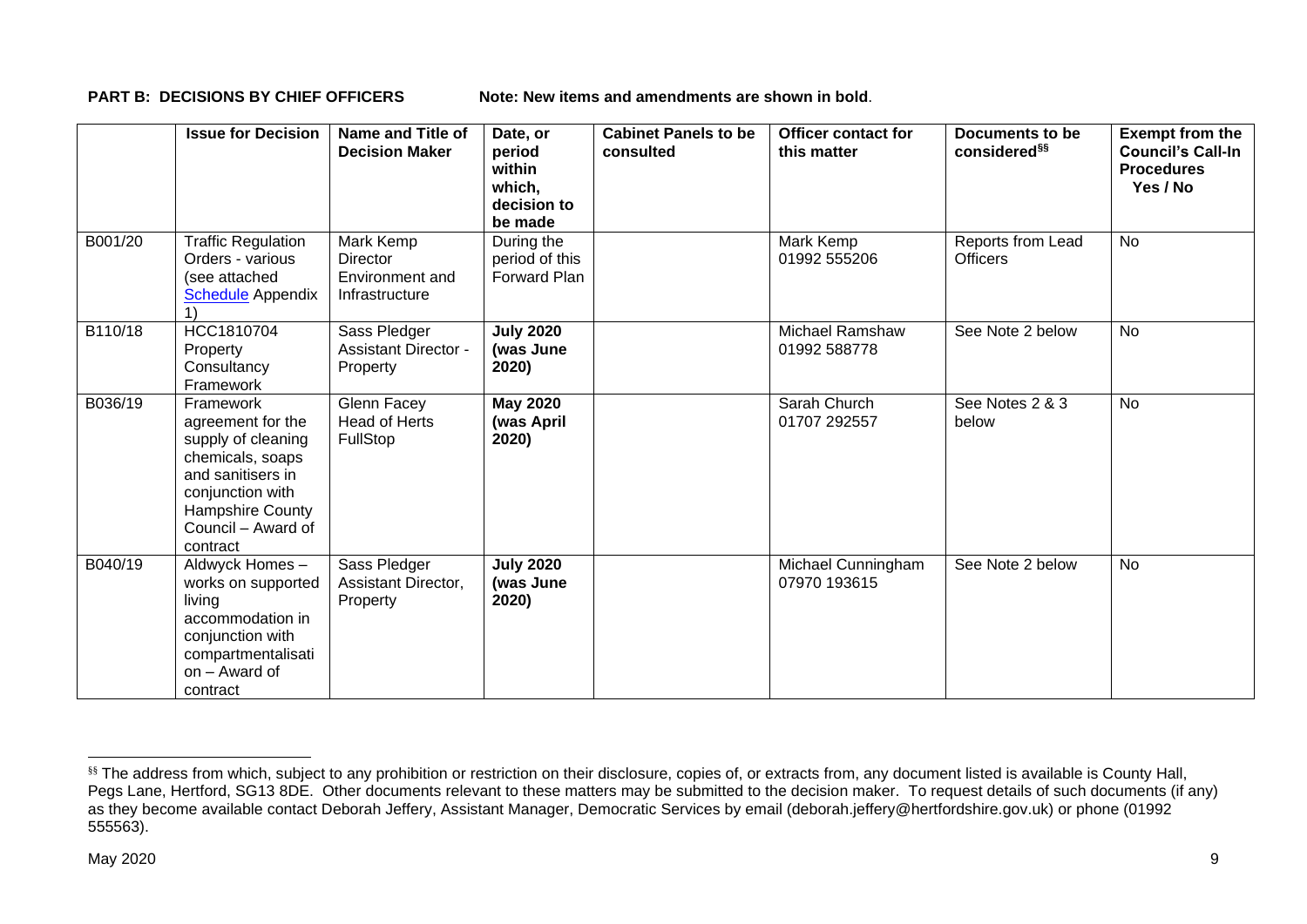| B045/19 | HCC1911437<br>Batch 48 - To<br>procure a provider<br>for supply of Gas &<br>Electricity to<br>Hertfordshire<br><b>County Council</b><br>sites                                             | Sass Pledger<br><b>Assistant Director</b><br>Property                           | <b>July 2020</b><br>(was June<br>2020) | David O'Connor<br>01992 556147          | See note 2 below | <b>No</b> |
|---------|-------------------------------------------------------------------------------------------------------------------------------------------------------------------------------------------|---------------------------------------------------------------------------------|----------------------------------------|-----------------------------------------|------------------|-----------|
| B053/19 | Approval to the sale<br>of 45A Grange<br>Road, Bishops<br>Stortford and land<br>adjoining                                                                                                 | <b>Emily White</b><br><b>Head of Strategic</b><br>Asset Management<br>& Estates | <b>May 2020</b><br>(was April<br>2020) | <b>Andrew Edwards</b><br>01992 556007   | Report           | No        |
| B077/19 | Agreement of<br>Terms of Loans to<br><b>Herts Living Limited</b><br>in relation to<br>projects with the<br>Joint Venture<br>(Chalkdene)                                                   | Scott Crudgington<br>Director of<br>Resources                                   | <b>May 2020</b><br>(was April<br>2020) | <b>Steven Pilsworth</b><br>01992 555737 | See Note 2 below | <b>No</b> |
| B088/19 | The Supply of First<br>Aid kits, Equipment<br>& consumables                                                                                                                               | Glenn Facey<br><b>Head of Herts</b><br>FullStop                                 | <b>May 2020</b><br>(was April<br>2020) | Sarah Church<br>01707 292557            | See Note 2 below | <b>No</b> |
| B089/19 | The Supply of<br>Office books and<br>Pads                                                                                                                                                 | Glenn Facey<br><b>Head of Herts</b><br>FullStop                                 | May 2020                               | Louise Bagley<br>01707 292431           | See Note 2 below | <b>No</b> |
| B092/19 | HCC1911768<br><b>Bishops Stortford</b><br>South - New 6<br>Form Entry<br>Secondary School                                                                                                 | Sass Pledger<br><b>Assistant Director</b><br>Property                           | <b>July 2020</b><br>(was June<br>2020) | Jackie Aldridge<br>01992 588138         | See Note 2 below | <b>No</b> |
| B093/19 | Procurement and<br>award of contract to<br>extend superfast<br>fibre broadband to<br>the last % of rural<br>business areas in<br>Hertfordshire in line<br>with DEFRA<br>funding provision | Scott Crudgington<br>Director of<br>Resources                                   | <b>May 2020</b><br>(was April<br>2020) | Anna Morrison<br>01992 588397           | See Note 2 below | <b>No</b> |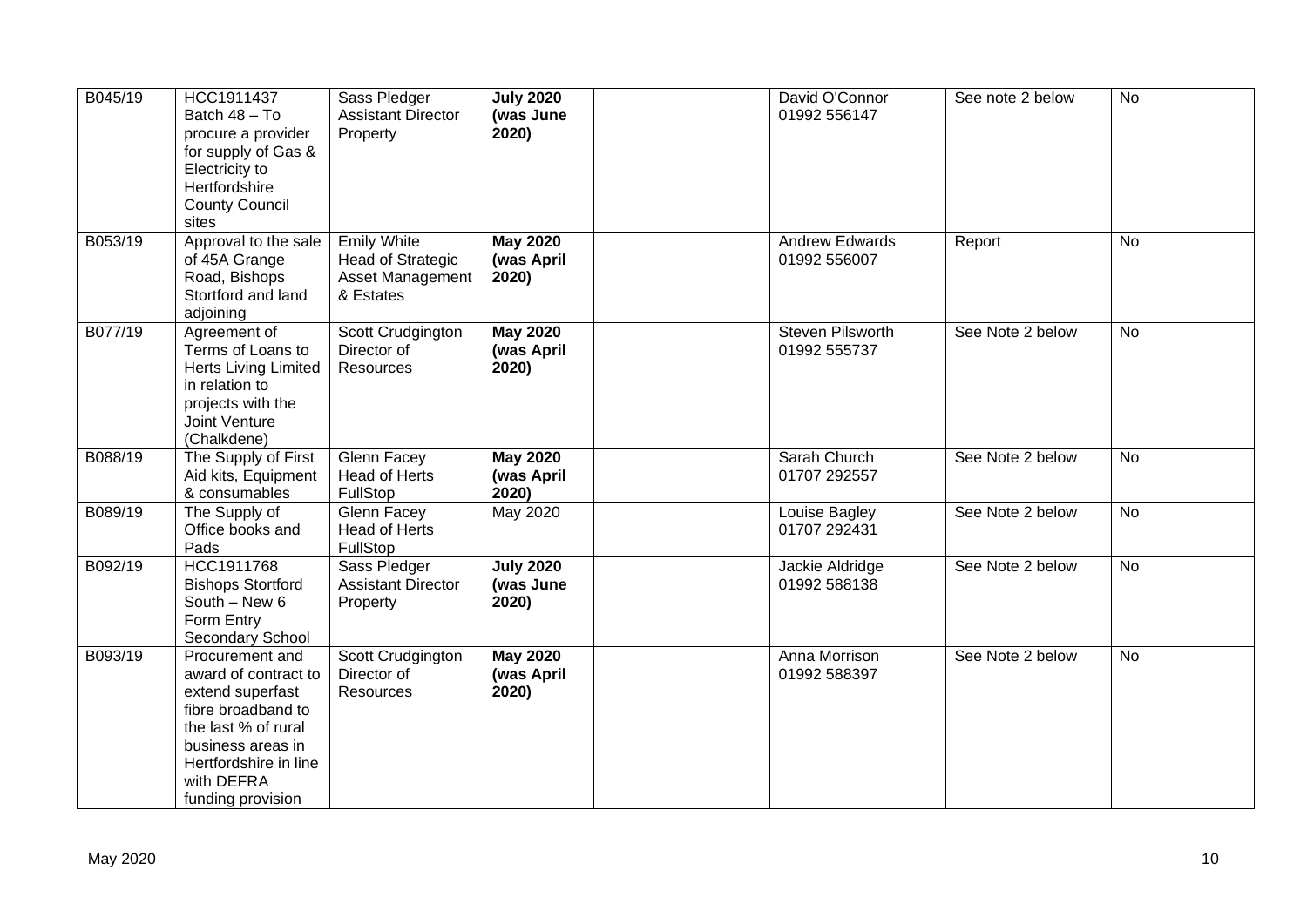| B108/19 | The Supply of<br><b>Branded &amp; Generic</b><br><b>Washroom Paper</b><br>Disposables and<br><b>Dispensers</b>                                                                                                                                          | Glenn Facey<br>Head of Herts<br>FullStop                 | <b>May 2020</b><br>(was April<br>2020) |                                                    | James Conway<br>01707 292357        | See note 2 below | <b>No</b> |  |
|---------|---------------------------------------------------------------------------------------------------------------------------------------------------------------------------------------------------------------------------------------------------------|----------------------------------------------------------|----------------------------------------|----------------------------------------------------|-------------------------------------|------------------|-----------|--|
| B110/19 | Supply of<br>Educational<br>Furniture, Desking<br>& Seating                                                                                                                                                                                             | <b>Glenn Facey</b><br>Head of Herts<br>FullStop          | <b>May 2020</b><br>(was April<br>2020) |                                                    | <b>Jake Grieves</b><br>01707 292498 | See note 2 below | <b>No</b> |  |
| B122/19 | The supply of<br>Disposable Gloves<br>& Personal<br>Protective<br>Equipment (PPE)                                                                                                                                                                       | Glenn Facey<br><b>Head of Herts</b><br>FullStop          | <b>May 2020</b><br>(was April<br>2020) |                                                    | Sarah Church<br>01707 292557        | See Note 2 below | <b>No</b> |  |
| B127/19 | <b>Children's Contact</b><br>Centres<br>procurement for<br>Hertfordshire; to<br>provide supervised<br>contact for Children<br>& Young People via<br>the four<br>Hertfordshire<br><b>Contact Centres</b>                                                 | Jenny Coles<br>Director of<br><b>Children's Services</b> | <b>May 2020</b><br>(was April<br>2020) |                                                    | Lynn Knowles<br>01442 454402        | See note 4 below | <b>No</b> |  |
| B005/20 | To appoint an<br>implementation<br>partner, able to<br>undertake the<br>technical<br>implementation of<br>separately agreed<br>HR modules within<br>Hertfordshire<br>County Council's<br><b>ERP</b> (Enterprise<br>Resource Planning)<br>platform (SAP) | Scott Crudgington<br>Director of<br>Resources            | <b>May 2020</b><br>(was April<br>2020) | Resources &<br><b>Performance Cabinet</b><br>Panel | Anna Morrison<br>01992 588282       | See Note 2 below | <b>No</b> |  |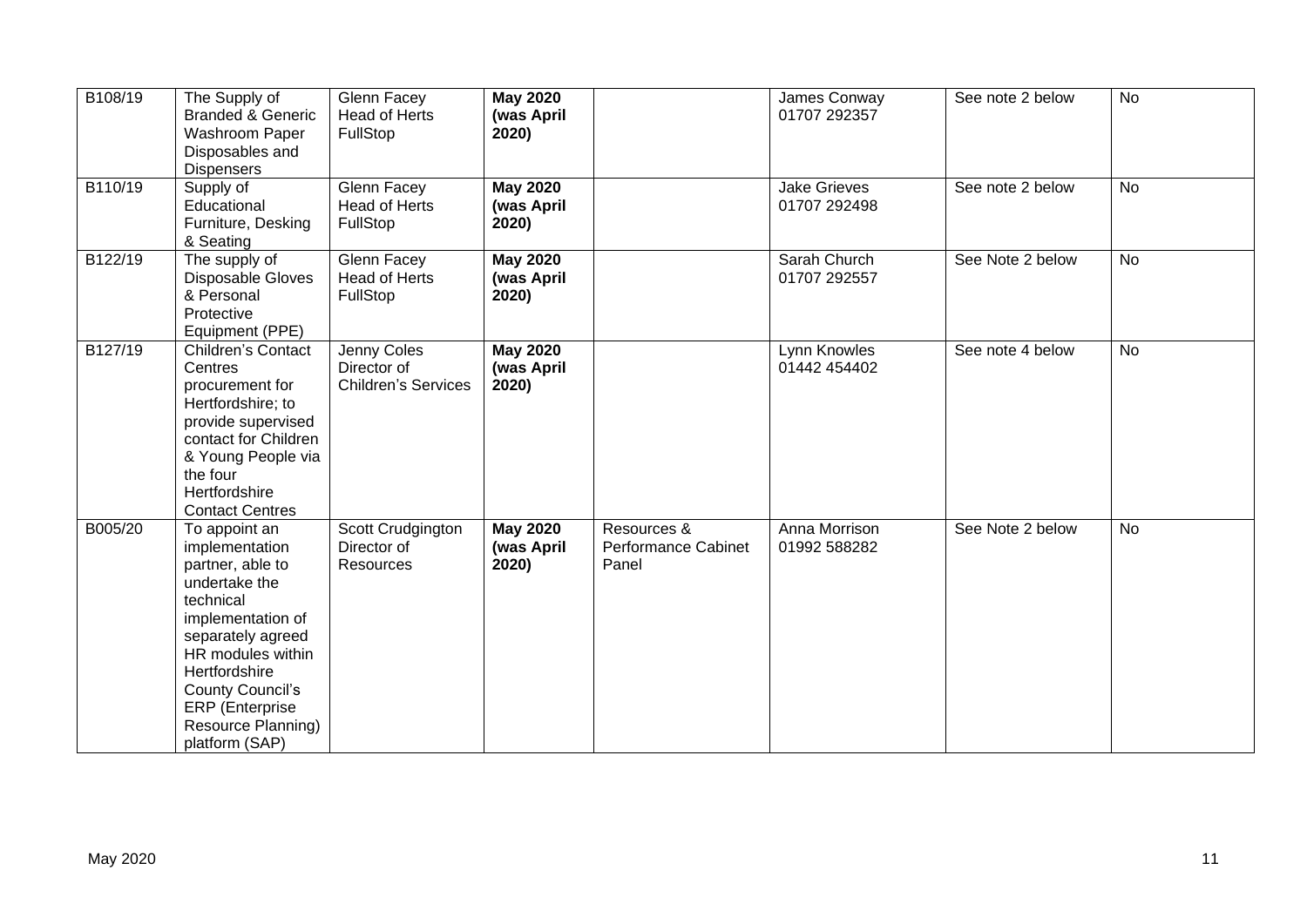| B010/20 | HCC2011979<br>The Collett School -<br>Replacement of<br>existing cabins with<br>new 6 bay modular<br>building                                                  | Sass Pledger<br><b>Assistant Director</b><br>Property | <b>July 2020</b><br>(was June<br>2020) | Jackie Aldridge<br>01992 588138 | See note 2 below | <b>No</b> |
|---------|----------------------------------------------------------------------------------------------------------------------------------------------------------------|-------------------------------------------------------|----------------------------------------|---------------------------------|------------------|-----------|
| B011/20 | HCC2011980<br><b>Breakspeare</b><br>School -<br>Replacement of<br>existing leased<br>temporary building<br>with new 14 bay<br>modular building                 | Sass Pledger<br><b>Assistant Director</b><br>Property | <b>July 2020</b><br>(was June<br>2020) | Jackie Aldridge<br>01992 588138 | See note 2 below | <b>No</b> |
| B012/20 | HCC2011982<br>Woodfield School,<br>Replacement of<br>existing temporary<br>building with new<br>16 bay modular<br>building.                                    | Sass Pledger<br><b>Assistant Director</b><br>Property | <b>July 2020</b><br>(was June<br>2020) | Jackie Aldridge<br>01992 588138 | See note 2 below | <b>No</b> |
| B013/20 | HCC2011983<br>Lakeside School -<br>Demolition of<br>existing 3 detached<br>timber buildings to<br>replace with new 3<br>classroom rendered<br>modular building | Sass Pledger<br><b>Assistant Director</b><br>Property | <b>July 2020</b><br>(was June<br>2020) | Jackie Aldridge<br>01992 588138 | See note 2 below | <b>No</b> |
| B014/20 | HCC2011984<br>Greenside School,<br>Stevenage<br>Installation of new<br>modular building,<br>Dining room and<br>reception area<br>extension works               | Sass Pledger<br><b>Assistant Director</b><br>Property | <b>July 2020</b><br>(was June<br>2020) | Jackie Aldridge<br>01992 588138 | See note 2 below | <b>No</b> |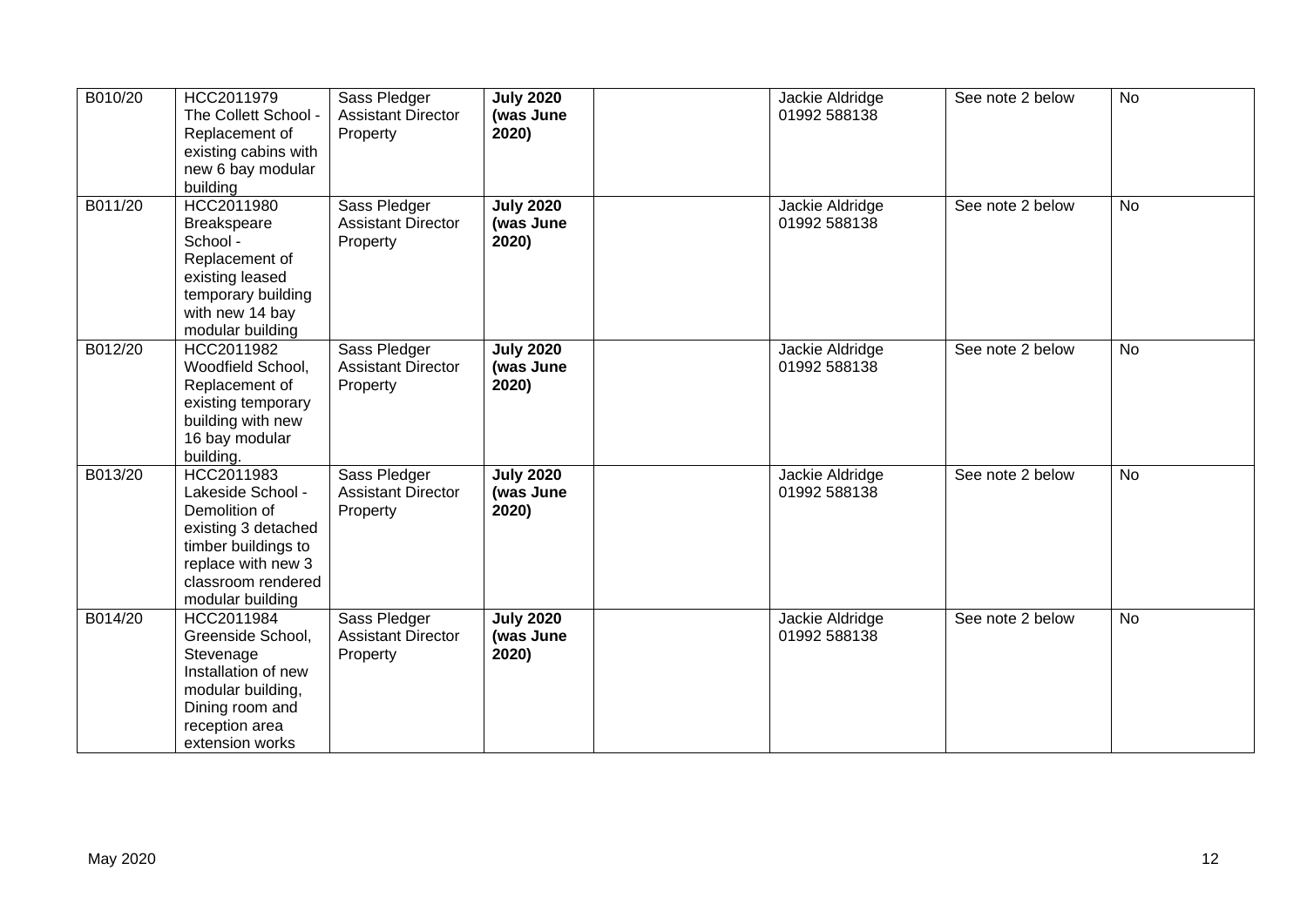| B017/20 | HCC2011967 - The<br><b>Bishops Stortford</b><br>High School-<br>Design & Build<br><b>Contract Early</b><br>Works                                                               | Sass Pledger<br><b>Assistant Director</b><br>Property                                   | <b>July 2020</b><br>(was June<br>2020)              | Jackie Aldridge<br>01992 588138    | See note 2 below | <b>No</b> |
|---------|--------------------------------------------------------------------------------------------------------------------------------------------------------------------------------|-----------------------------------------------------------------------------------------|-----------------------------------------------------|------------------------------------|------------------|-----------|
| B018/20 | HCC2011970 -<br><b>Bishops Stortford</b><br>North Secondary -<br>Design & Build<br>Contract in respect<br>of new build works                                                   | Sass Pledger<br><b>Assistant Director</b><br>Property                                   | <b>July 2020</b><br>(was June<br>2020)              | Jackie Aldridge<br>01992 588138    | See note 2 below | No        |
| B023/20 | To approve the<br><b>Staff Travel Action</b><br>Plan for Apsley<br>Office                                                                                                      | Scott Crudgington<br>Director of<br>Resources                                           | <b>September</b><br>2020 (was<br><b>April 2020)</b> | Sass Pledger<br>01992 555970       | Report           | <b>No</b> |
| B024/20 | Award of various<br>school transport<br>and local bus<br>contracts (services<br>starting September<br>2020)                                                                    | Simon Aries<br>Assistant Director,<br>Transport, Waste &<br>Environmental<br>Management | May 2020                                            | <b>Matt Lale</b><br>01992 588633   | See Note 2 below | <b>No</b> |
| B026/20 | HCC2012044<br>Maintenance term<br>contract for the<br>provision of repairs,<br>planned<br>maintenance and<br>minor works of<br>buildings: Award of<br>contract                 | Sass Pledger<br><b>Assistant Director</b><br>Property                                   | <b>July 2020</b><br>(was June<br>2020)              | Michael Cunningham<br>07970 193615 | See Note 2 below | <b>No</b> |
| B027/20 | HCC2012045<br>Maintenance term<br>contract for the<br>provision of repairs,<br>planned<br>maintenance and<br>minor works -<br>Mechanical &<br>Electrical: Award of<br>contract | Sass Pledger<br><b>Assistant Director</b><br>Property                                   | <b>July 2020</b><br>(was June<br>2020)              | Michael Cunningham<br>07970 193615 | See Note 2 below | <b>No</b> |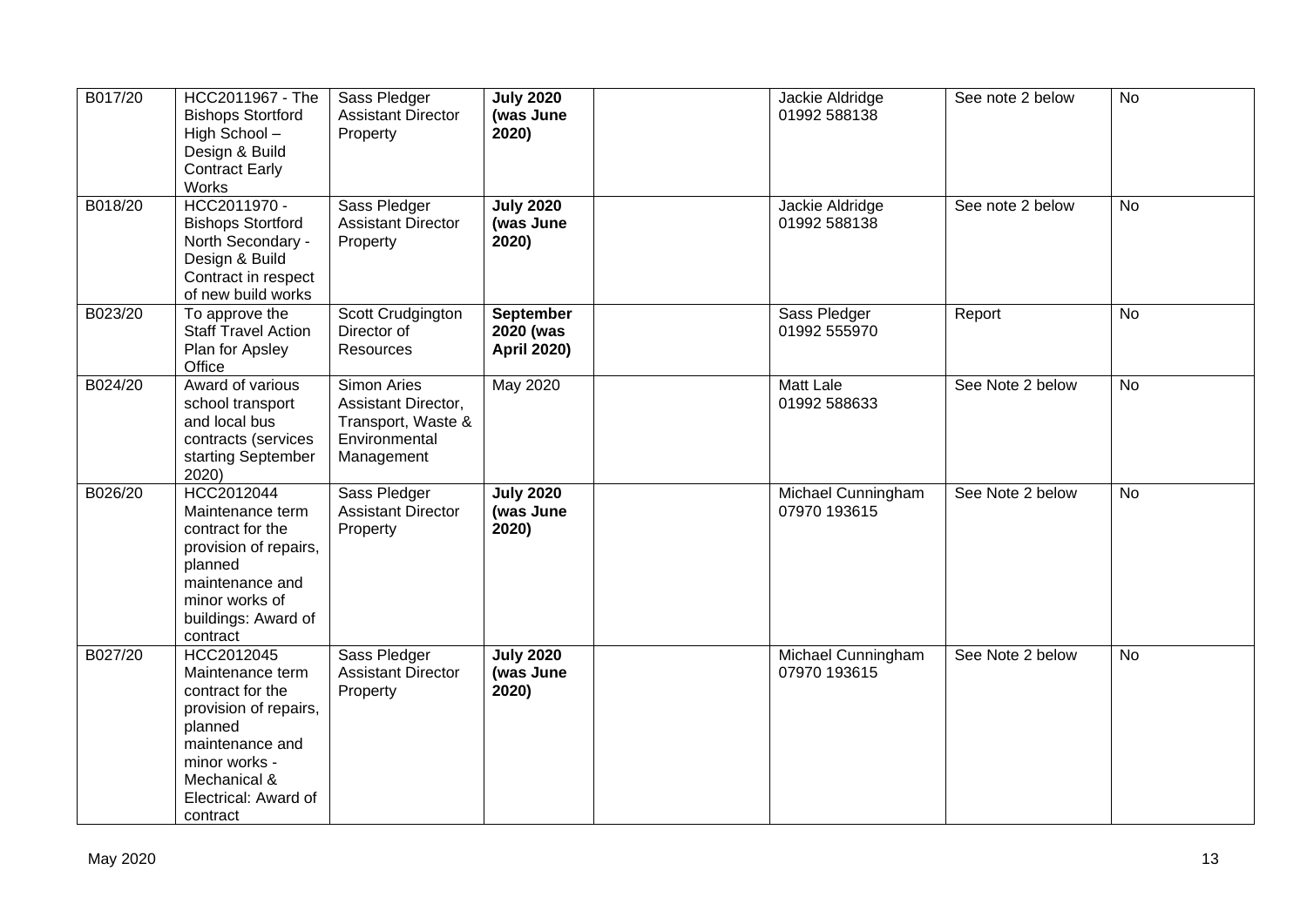| B030/20 | Awarding an IT End<br><b>User Support</b><br>Contract<br>(Helpdesk/Hardwar<br>e provision) | Scott Crudgington<br>Director of<br><b>Resources</b> | June 2020        | Jeff Evans<br>01992 555780 | See note 2 below | No |
|---------|--------------------------------------------------------------------------------------------|------------------------------------------------------|------------------|----------------------------|------------------|----|
| B031/20 | Awarding a<br>Technology<br>Infrastructure<br><b>Support Contract</b>                      | Scott Crudgington<br>Director of<br><b>Resources</b> | <b>June 2020</b> | Jeff Evans<br>01992 555780 | See note 2 below | No |
| B032/20 | Awarding an SAP<br>(enterprise)<br>resource planning<br>platform) support<br>contract      | Scott Crudgington<br>Director of<br>Resources        | June 2020        | Jeff Evans<br>01992 555780 | See note 2 below | No |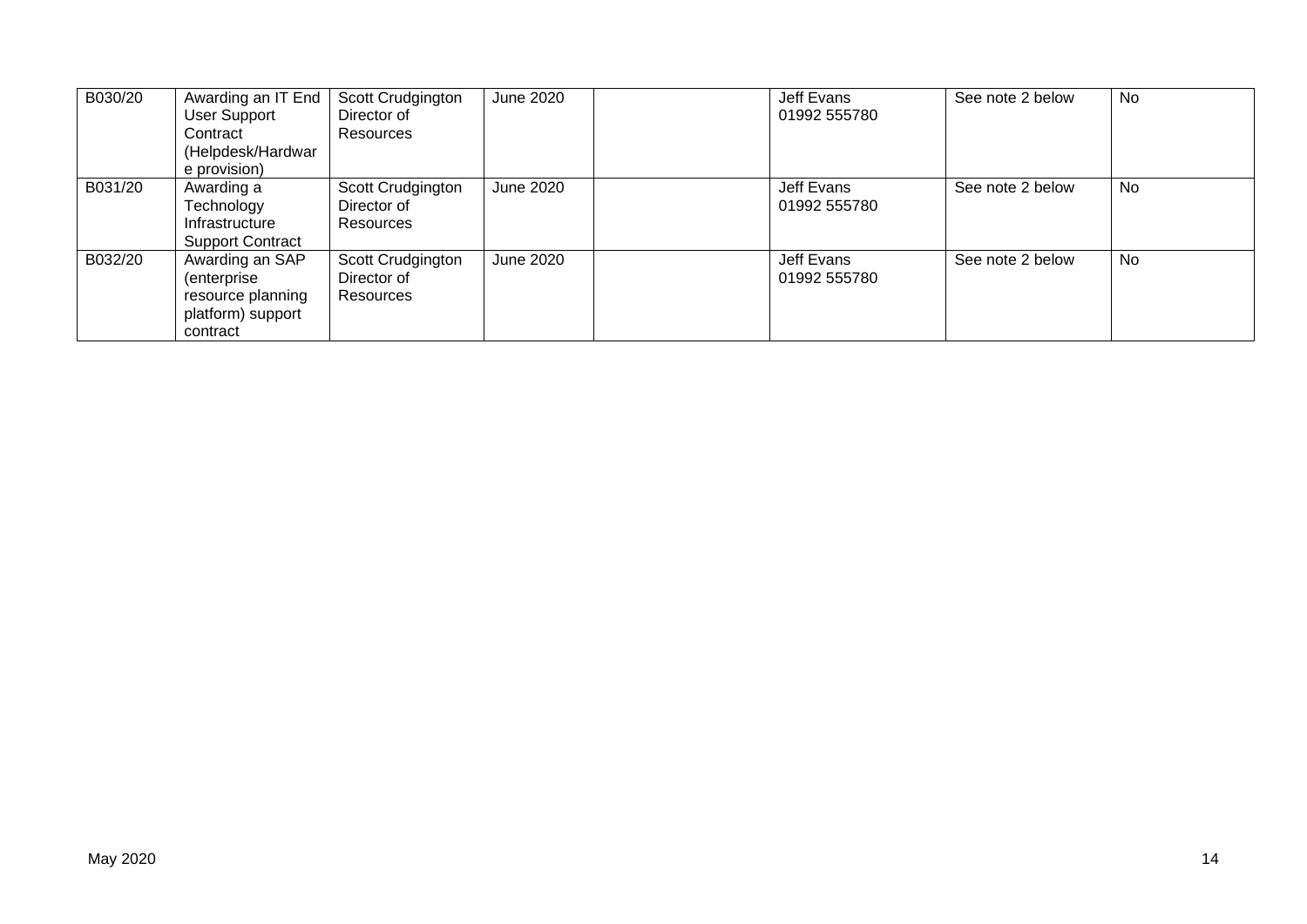| B033/20  | Whether to hold a      | Jenny Coles,               | Not before      | Richard Woodard       | Report          | <b>No</b> |
|----------|------------------------|----------------------------|-----------------|-----------------------|-----------------|-----------|
|          | public consultation    | Director of                | 07/05/2020      | 01442 453224          |                 |           |
|          | on a proposal to       | <b>Children's Services</b> |                 |                       |                 |           |
|          | alter the way that     |                            |                 |                       |                 |           |
|          | primary behaviour      |                            |                 |                       |                 |           |
|          | support services,      |                            |                 |                       |                 |           |
|          | including intensive    |                            |                 |                       |                 |           |
|          | short term             |                            |                 |                       |                 |           |
|          | schooling provision    |                            |                 |                       |                 |           |
|          |                        |                            |                 |                       |                 |           |
|          | for pupils at risk of  |                            |                 |                       |                 |           |
|          | exclusion, are         |                            |                 |                       |                 |           |
|          | delivered in the       |                            |                 |                       |                 |           |
|          | Broxbourne area,       |                            |                 |                       |                 |           |
|          | by closing the         |                            |                 |                       |                 |           |
|          | <b>Primary Support</b> |                            |                 |                       |                 |           |
|          | <b>Base at Andrews</b> |                            |                 |                       |                 |           |
|          | Lane Primary           |                            |                 |                       |                 |           |
|          | School, lowering       |                            |                 |                       |                 |           |
|          | the age range of       |                            |                 |                       |                 |           |
|          | The Rivers (ESC)       |                            |                 |                       |                 |           |
|          | Educational            |                            |                 |                       |                 |           |
|          | <b>Support Centre</b>  |                            |                 |                       |                 |           |
|          | from 11-16 years to    |                            |                 |                       |                 |           |
|          | 5-16 years and         |                            |                 |                       |                 |           |
|          | commissioning new      |                            |                 |                       |                 |           |
|          | primary behaviour      |                            |                 |                       |                 |           |
|          | support services       |                            |                 |                       |                 |           |
|          | from The Rivers        |                            |                 |                       |                 |           |
|          | ESC in Hoddesdon.      |                            |                 |                       |                 |           |
| B034/20  | HCC1911437             | <b>Scott Crudgington</b>   | <b>May 2020</b> | <b>David O'Connor</b> | See notes 2 & 4 | <b>No</b> |
| (was     | Batch 48 - To          | <b>Director of</b>         |                 | 01992 556147          | below           |           |
| A100/19) | procure a provider     | <b>Resources</b>           |                 |                       |                 |           |
|          | for supply of Gas      |                            |                 |                       |                 |           |
|          | & Electricity to       |                            |                 |                       |                 |           |
|          | <b>Hertfordshire</b>   |                            |                 |                       |                 |           |
|          | <b>County Council</b>  |                            |                 |                       |                 |           |
|          | sites                  |                            |                 |                       |                 |           |
| B035/20  | <b>Review of</b>       | <b>Jenny Coles</b>         | <b>May 2020</b> | <b>Ruth Fennemore</b> | Report          | <b>No</b> |
| (was     | <b>Fostering</b>       | Director of                |                 | 01992 556409          |                 |           |
| A008/20) | allowances and         | Children's                 |                 |                       |                 |           |
|          | payments               | <b>Services</b>            |                 |                       |                 |           |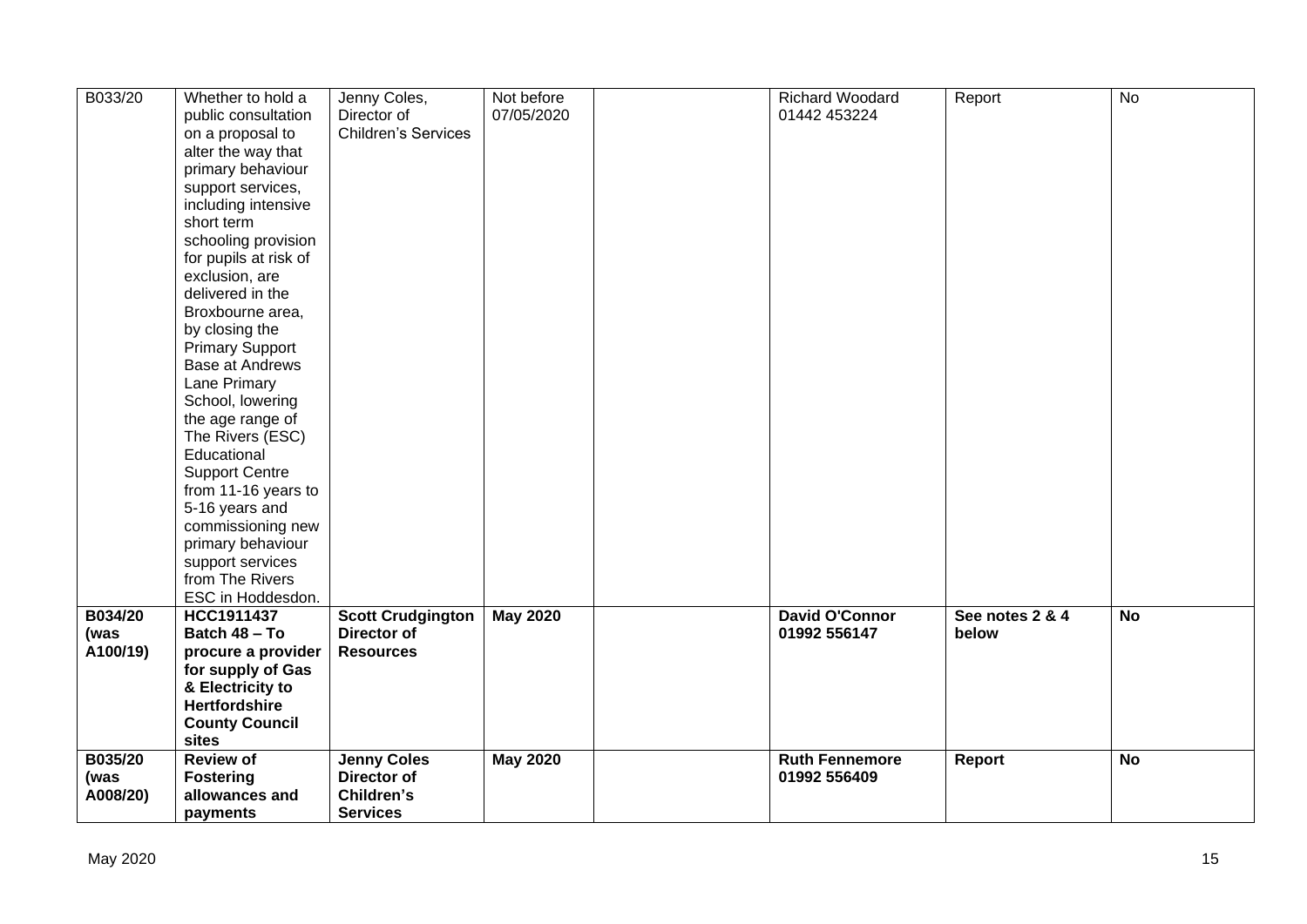| B036/20 | The provision of a<br>Two bed local<br><b>Specialist</b><br><b>Residential</b><br><b>Children's Home</b>                                                                         | <b>Marion Ingram</b><br><b>Operations</b><br>Director,<br><b>Specialist</b><br><b>Services</b>                     | <b>June 2020</b>         | <b>Lynn Knowles</b><br>07740918847     | See note 2 below         | <b>No</b> |
|---------|----------------------------------------------------------------------------------------------------------------------------------------------------------------------------------|--------------------------------------------------------------------------------------------------------------------|--------------------------|----------------------------------------|--------------------------|-----------|
| B037/20 | <b>Single Tender</b><br><b>Action to extend</b><br>existing Support<br>at Home - Lead<br><b>Provider contracts</b>                                                               | lain MacBeath<br><b>Director of Adult</b><br><b>Care Services</b>                                                  | <b>June 2020</b>         | Daisy Sanghera<br>01438 843391         | See Note 2 below         | <b>No</b> |
| B038/20 | HCC2012130<br><b>Valentine Farm -</b><br>Demolition of<br>existing 3 bed<br>residential House<br>and construction<br>of new 3 bed<br>residential house<br>- Award of<br>contract | <b>Sass Pledger</b><br><b>Assistant Director</b><br><b>Property</b>                                                | <b>July 2020</b>         | <b>Jackie Aldridge</b><br>01992 588138 | See note 2 below         | <b>No</b> |
| B039/20 | <b>Tender of liability</b><br>insurance<br>contract                                                                                                                              | <b>Chris Wood</b><br>Head of<br><b>Assurance</b>                                                                   | <b>July 2020</b>         | <b>Fiona Timms</b><br>01992 555480     | See notes 2 & 4<br>below | <b>No</b> |
| B040/20 | <b>Award of contract</b><br>for the provision<br>of a Street<br><b>Sweeping Service</b>                                                                                          | <b>Simon Aries</b><br><b>Assistant Director</b><br><b>Transport, Waste</b><br>& Environmental<br><b>Management</b> | <b>September</b><br>2020 | <b>Matthew King</b><br>01992 556207    | See note 2 below         | <b>No</b> |

#### **Notes:**

- 1. CBC contract = on behalf of 17 local authority members of the Central Buying Consortium
- 2. Quality and price evaluation derived from tenderers' submissions *(which may contain exempt information and if so will not be available for public inspection)*
- 3. Collaborative contract with one or more authorities (not a CBC contract)
- 4. Part II (due to 'Information relating to the financial or business affairs of any particular person (including the Council')".

If you have any general enquiries about this Forward Plan - contact Deborah Jeffery, Assistant Manager, Democratic Services, 01992 555563 Email: [deborah.jeffery@hertfordshire.gov.uk](mailto:deborah.jeffery@hertfordshire.gov.uk) 

**QUENTIN BAKER, CHIEF LEGAL OFFICER**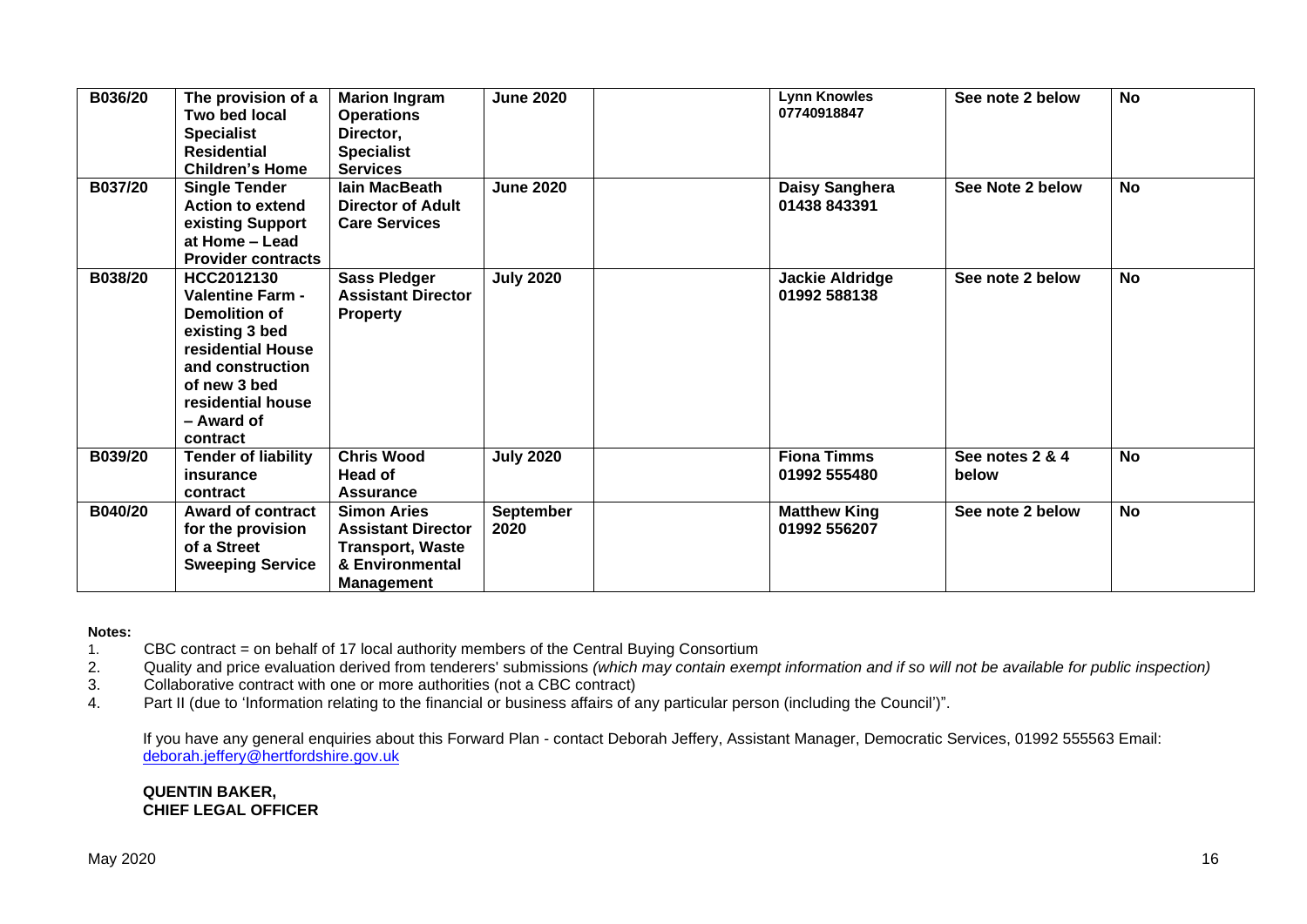

## **HERTFORDSHIRE COUNTY COUNCIL**

**FORWARD PLAN Notice of (a) key and other decisions likely to be made on behalf of the County Council by Cabinet, (b) key decisions likely to be made on behalf of the County Council by Officers and (c) decisions on Traffic Regulation Orders likely to be made by Officers on behalf of the County Council in the period 1 June 2020 – 30 September 2020**

# **Published: 4 May 2020**

[Note: Key decisions and other decisions due to be reached in May 2020 but not yet made remain listed (notice of these items was given in the Forward Plan issued on 2 April 2020)]

#### **TRAFFIC REGULATION ORDERS Broxbourne**

| DIUXUUUIIIE                                           |                                                                              |
|-------------------------------------------------------|------------------------------------------------------------------------------|
| Location                                              | <b>Proposed Restriction</b>                                                  |
| Andrews Lane, Cheshunt                                | 30mph Speed Limit                                                            |
| Bryanstone Road, Waltham Cross                        | <b>Waiting Restrictions</b>                                                  |
| Blindman's Lane / Clarendon Road, Cheshunt            | <b>Waiting Restrictions</b>                                                  |
| Southmead Crescent / Marshcroft Drive, Cheshunt       | <b>Waiting Restrictions</b>                                                  |
| Old Highway, Hoddesdon                                | <b>Waiting Restrictions</b>                                                  |
| Rye / Cranborne Roads, Hoddesdon                      | <b>Waiting Restrictions</b>                                                  |
| Clarendon Road, Waltham Cross                         | <b>Waiting Restrictions</b>                                                  |
| New River Bridge, Hoddesdon                           | Waiting Restrictions, Prohibition of Motor Vehicles,<br>Pedestrian Crossings |
| <b>East Herts</b>                                     |                                                                              |
|                                                       |                                                                              |
| Location                                              | <b>Proposed Restriction</b>                                                  |
| <b>Hertford Town Centre</b>                           | <b>Experimental Pedestrian Zone</b>                                          |
| A120, High Street & Mill End, Standon                 | <b>Waiting Restrictions</b>                                                  |
| Crane Mead, Ware                                      | Waiting Restrictions, Road Humps                                             |
| Ermine Street, Norris Way etc, Buntingford            | <b>Waiting Restriction</b>                                                   |
| B180 Hunsdon Road, Widford                            | 40mph Speed Limit                                                            |
| Newlands Avenue, Lovett Close etc, Bishop's Stortford | <b>Waiting Restrictions</b>                                                  |
| Kiffin Road / Kitchener Road, Bishop's Stortford      | 20mph Speed Limit                                                            |
| Allerthrop Road, Bishop's Stortford                   | Road Humps                                                                   |
| Wentworth Drive/Sunningdale, Bishop's Stortford       | <b>Waiting Restrictions</b>                                                  |
| South Road/Saffron Meadwo, Standon                    | <b>Waiting Restrictions</b>                                                  |
| London Road, Hertford Heath                           | Waiting Restrictions, Road Humps                                             |
| Hare Street Road, Buntingford                         | <b>Waiting Restrictions</b>                                                  |
| Fairway, Sawbridgeworth                               | <b>Waiting Restrictions</b>                                                  |
| Cambridge Road, Sawbridgeworth                        | <b>Waiting Restrictions</b>                                                  |
| Anchor Street & Unnamed Roads, Bishop's Stortford     | Waiting Restrictions, Prohibition of Driving, Prohibition of                 |
|                                                       | Turns, Goods Vehicle Loading Bay, Pedestrian Crossing,                       |
|                                                       | Road Humps, 20mph Speed Limit                                                |
| Marsh Lane, Ware                                      | Waiting Restrictions, Parking Places                                         |
| A602 Watton-at-Stone Bypass                           | 50mph Speed Limit                                                            |
| High Street, Standon                                  | <b>Parking Places</b>                                                        |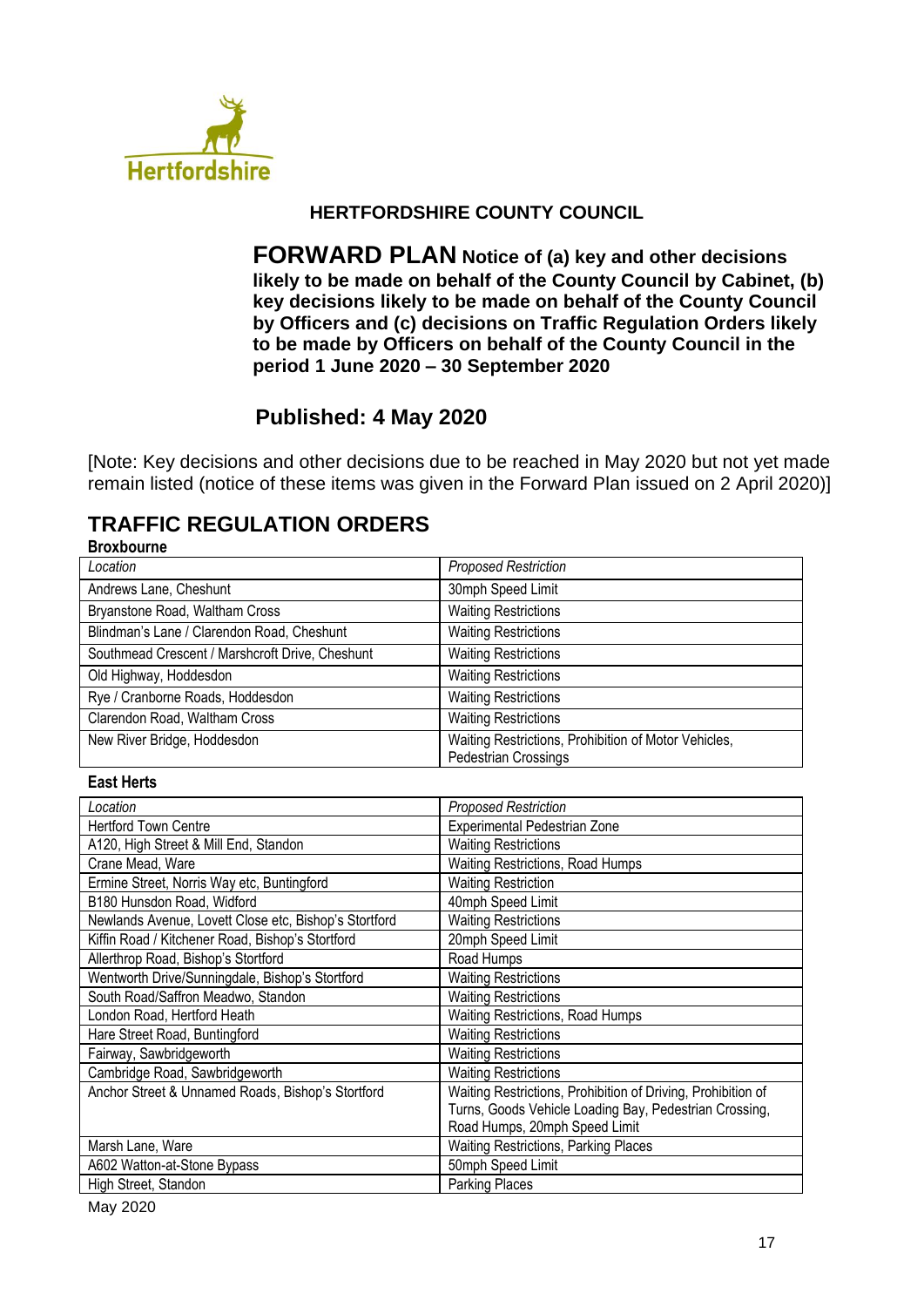| $\overline{\phantom{0}}$<br>Astor<br>Road<br>٠n۵<br>$\Lambda$ CT<br>™on<br>וכר | . .<br>-<br>∢estrictions<br>W.<br>-----<br>∗•⊿ەر<br>'allll |
|--------------------------------------------------------------------------------|------------------------------------------------------------|
| wav<br>Hertford<br>ົ∩∨ne v.<br>Gasco:                                          | --<br><br>.<br><br>Entry<br>rohibition<br>0T<br>-          |

#### **Dacorum**

| Location                                             | <b>Proposed Restriction</b>                         |
|------------------------------------------------------|-----------------------------------------------------|
| Bridgewater Road, Berkhamsted                        | <b>Waiting Restrictions</b>                         |
| Various Roads, Berkhamsted (2)                       | <b>Waiting Restrictions</b>                         |
| Various Roads, Hemel Hempstead                       | <b>Experimental Waiting Restrictions</b>            |
| A4147 Maylands Avenue, Hemel Hempstead               | <b>Revocation Waiting Restrictions</b>              |
| A4251 London Road / Magenta Court, Hemel Hempstead   | <b>Waiting Restrictions</b>                         |
| Buncefield Lane / Wood Lane End etc, Hemel Hempstead | <b>Width Restriction</b>                            |
| Lower Kings Road, Berkhamsted                        | <b>Waiting Restrictions</b>                         |
| Breakspear Way, Hemel Hempstead                      | Waiting Restrictions, 50mph Speed Limit, Pedestrian |
|                                                      | Crossing                                            |

## **St. Albans**

| Location                    | <b>Proposed Restriction</b> |
|-----------------------------|-----------------------------|
| Langley Grove, Sandridge    | <b>Waiting Restriction</b>  |
| Redbourn<br>Harpenden Lane, | <b>Waiting Restrictions</b> |

#### **Welwyn Hatfield**

| Location                            | <b>Proposed Restriction</b>                                |
|-------------------------------------|------------------------------------------------------------|
| Welwyn Garden City Town Centre      | Restricted Zone, Pedestrian Zone, 20mph Speed Limit, Cycle |
|                                     | Lane, One Way Traffic, Parking Places, Road Humps          |
| Fretherne Road, Welwyn Garden City  | Prohibition of Motor Vehicles                              |
| Bridgefields, Welwyn Garden City    | <b>Waiting Restrictions</b>                                |
| Mimram Road, Welwyn                 | <b>Waiting Restrictions</b>                                |
| Chipmunk Chase, Hatfield            | <b>Waiting Restrictions</b>                                |
| Various Roads, Hatfield             | 20mph Speed Limit                                          |
| Various Roads, Hatfield             | 20mph Speed Limit                                          |
| Boundary Lane/Elliott Close, Welwyn | <b>Waiting Restrictions</b>                                |
| High View, Hatfield                 | One Way, 20mph speed limit                                 |

## **North Herts**

| Location                       | <b>Proposed Restriction</b>              |
|--------------------------------|------------------------------------------|
| High Street/Mill Lane, Ashwell | Parking Place                            |
| Various Roads, Hitchin         | <b>Waiting Restrictions</b>              |
| Various Roads, Royston         | <b>Waiting Restrictions</b>              |
| Various Roads, Ashwell         | 20 & 40mph Speed limits                  |
| St Martins Road, Knebworth     | Waiting Restrictions & Revocation        |
| Pixmore Avenue, Letchworth     | <b>Parking Places</b>                    |
| Various Roads, Letchworth      | <b>Experimental Waiting Restrictions</b> |
| A505 Royston Bypass            | 50mph Speed Limit                        |
| York Road, Hitchin             | School Keep Clear Markings               |
| Bearton Road, Hitchin          | <b>Waiting Restrictions</b>              |

# **Stevenage**

| Location                      | <b>Proposed Restriction</b>                                                |
|-------------------------------|----------------------------------------------------------------------------|
| Coreys Mill Depot Access Road | <b>Experimental Waiting Restrictions, Prohibition of Motor</b><br>Vehicles |

## **Hertsmere**

| ∟ocation                                   | <b>Proposed Restriction</b>                           |
|--------------------------------------------|-------------------------------------------------------|
| St Albans Road, Swanland Road, South Mymms | Clearway, Abnormal Load Parking Places, Verge Parking |
| Bushey Hall Road, Bushey                   | <b>Waiting Restrictions</b>                           |